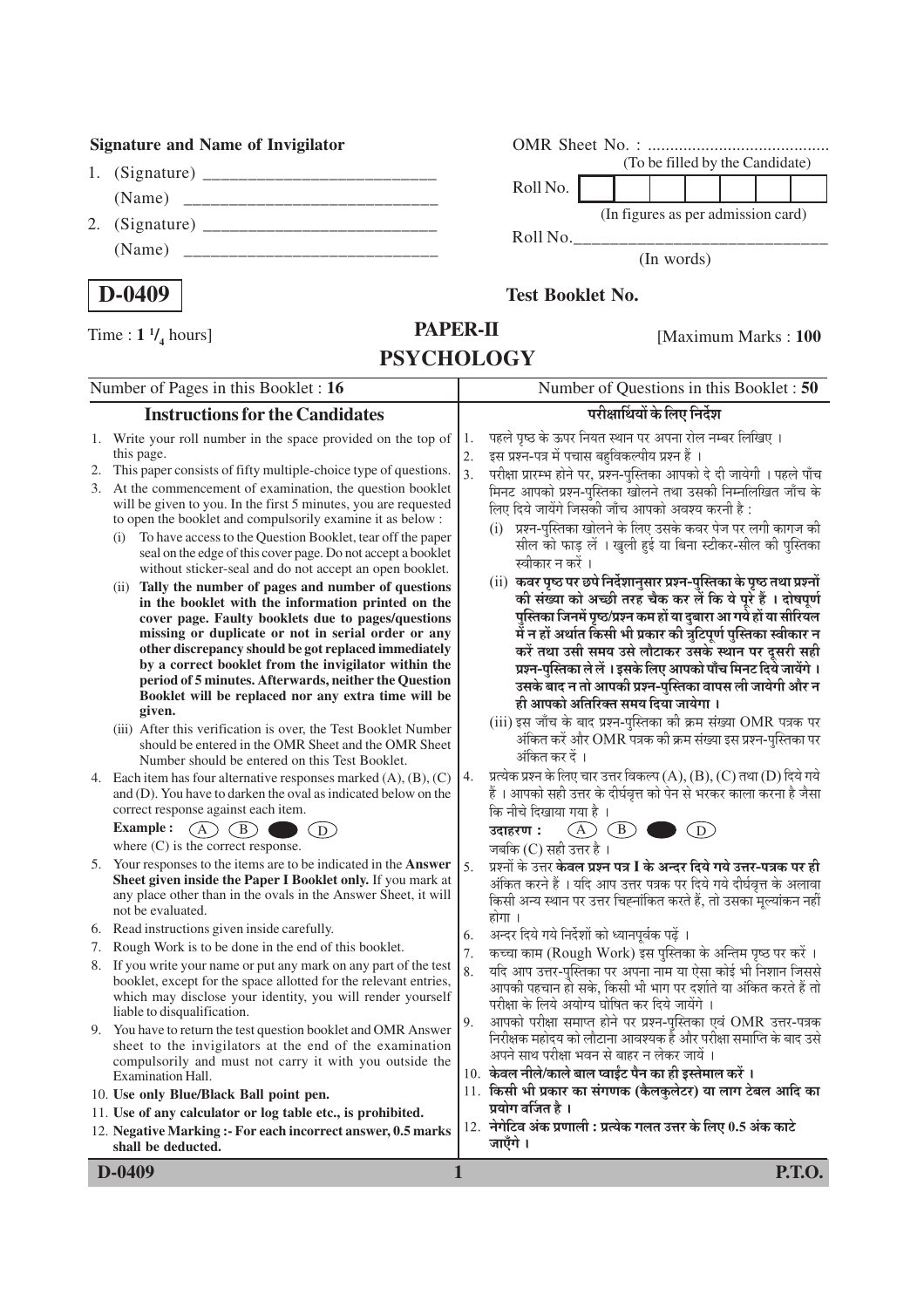### **PSYCHOLOGY Paper – II**

- **Note :** This paper contains **fifty (50)** objective type questions, each question carrying **two (2)**  marks. Attempt all the questions.
- **1.** When a test is applied to two equivalent groups of subjects and the two sets of scores are matching, we get
	- (A) cross-validation (B) test-retest reliability
	- (C) equivalent form reliability (D) rational equivalence reliability
- **2.** When the information is not being transmitted, the inside of a neuron, as compared to the outside, is
	- (A) slightly positive (B) largely positive
	- (C) slightly negative (D) largely negative
- **3.** Which one of the following is not the component of Goleman's Concept of Emotional Intelligence ?
	- (A) Knowing our own emotions (B) Managing our own emotions
	- (C) Analytical ability (D) Interpersonal skills
- **4.** For a scale, norms were developed using T scores (Mean = 50, S.D. = 10). A subject got a T score of 60. What would be his PR ?
	- (A) 16 (B) 34
	- (C) 60 (D) 84
- **5.** Match List-I with List-II

- 
- (b) Hereditary (2) WAIS
- (c) Spearman (3) Special ability
- (d) Measurement of Intelligence (4) Genes
- a b c d
	- (A) 3 4 1 2
	- (B) 4 3 2 1
	- (C) 3 1 2 4
	- (D) 1 2 3 4
- **6.** According to Atkinson's theory, the tendency to approach an achievement task is a function of
	- (A) The motive for success.
	- (B) The subjective probability of success on the task.
	- (C) The incentive value of reaching the goal.
	- (D) All of the above.

#### **Paper-II D-0409**

# **List-I List-II**

- (a) Aptitude (1) Two factor theory of intelligence
	-
	-
	-
- -
-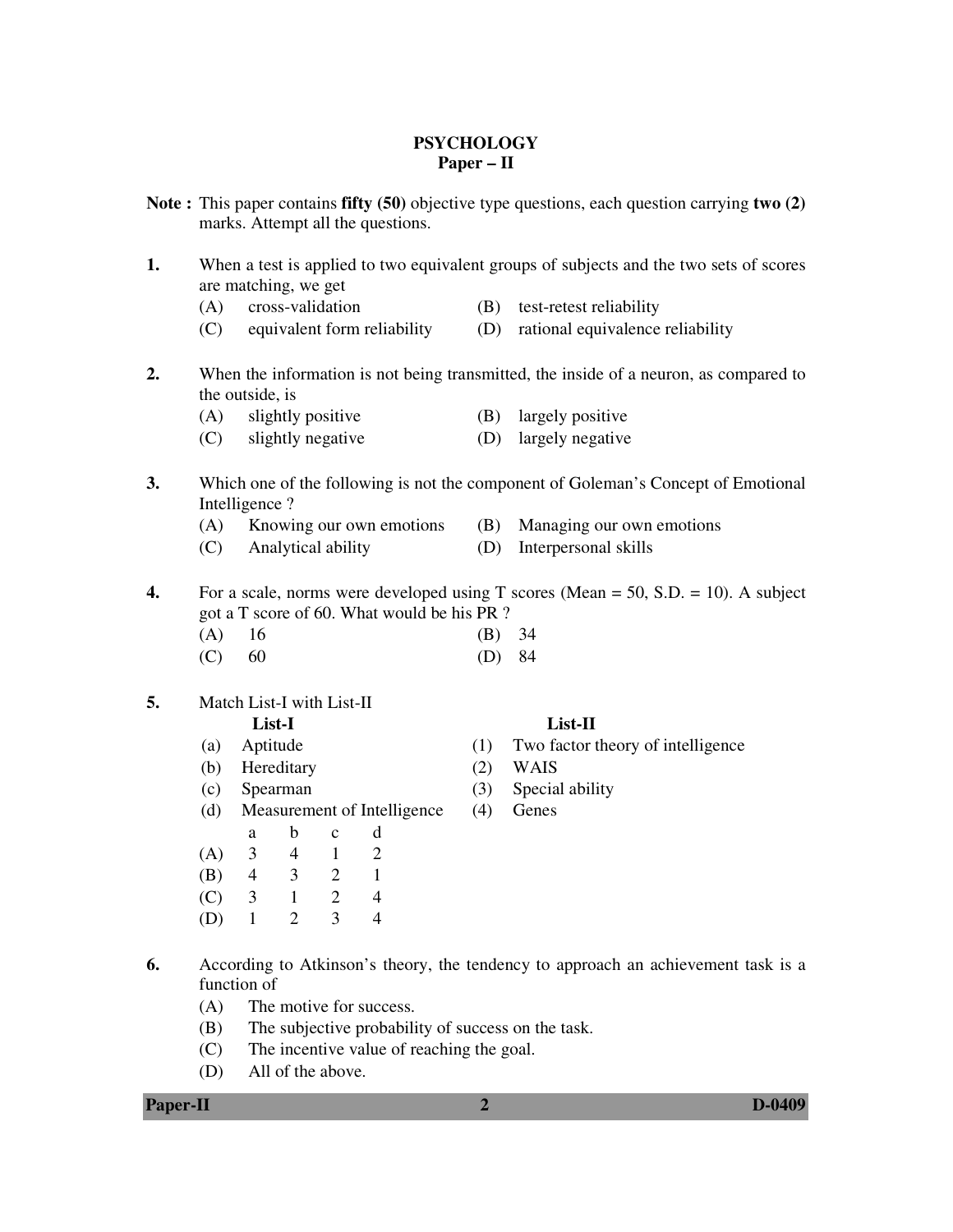# मनोविज्ञान

## **Paper – II**

- −nोट: इस प्रश्नपत्र में पचास (50) बह-विकल्पीय प्रश्न हैं। प्रत्येक पश्न के दो (2) अंक हैं। सभी प्रश्नों के उत्तर दें। 1. • जब एक परीक्षण व्यक्तियों के दो समान्तर समूहों पर किया जाता है तथा प्राप्तांक के दो सेट मिलते हैं तो हमें  $\hat{F}$ निम्नलिखित में से क्या प्राप्त होता है ?  $(A)$  विनिमयी वैधता (अंतर्वेंधता)  $(B)$  परीक्षण-पुनर्परीक्षण विश्वसनीयता  $(C)$  समतुल्य रूप विश्वसनीयता $(D)$  तर्कसंगत समतुल्य विश्वसनीयता 2. • • जब सृचना संचारित नहीं की जाती, तो न्यूरोन के बाह्य की तुलना में आभ्यंतर होता है :  $(A)$  थोडा सा धनात्मक  $(B)$  बडे पैमाने पर धनात्मक  $(C)$  थोड़ा सा ऋणात्मक  $(D)$  बड़े पैमाने पर ऋणात्मक 3. ∩ोलमैन की संवेगात्मक बृद्धि की धारणा में इनमें से कौन सा घटक नहीं है ?  $(A)$  344 देखिं के संवेगों का ज्ञान (B) अपने स्वयं के संवेगों का नियंत्रण  $(C)$  विश्लेषणात्मक क्षमता  $(D)$  अंतर्वैयक्तिक कुशलताएँ 4. मापनी के लिए प्रतिमान टी स्कोर के प्रयोग द्वारा विकसित किए गये (माध्य = 50, एस.डी. = 10) अभ्यर्थी का टी प्राप्तांक 60 है । उसका पी आर क्या होगा ? (A) 16 (B) 34 (C) 60 (D) 84 **5.** सूची-I को सूची-II से मिलाइए । ÃÖæ"Öß**-I** ÃÖæ"Öß **-II**   $\qquad \qquad \text{(a)} \quad \text{``3}$ अभिक्षमता $\qquad \qquad \text{(1)} \quad \text{``3}$ द्धि का द्विकारकीय सिद्धान्त (b) †Ö−Öã¾ÖÓ׿Öú (2) ›ü²»µÖæ ‹ †ÖµÖ ‹ÃÖ (c) स्पियरमैन (3) विशिष्ट क्षमता (d) ²Öãרü úÖ ´ÖÖ¯Ö−Ö (4) •Öß−Ö a b c d (A) 3 4 1 2 (B) 4 3 2 1 (C) 3 1 2 4 (D) 1 2 3 4 **6.** ∴ एटकिंसन सिद्धान्त के अनुसार, उपलब्धि परीक्षण को प्राप्त करने की प्रवृत्ति का निम्नलिखित प्रकार्य है : (A) सफलता का उद्देश्य
	- $(B)$  कार्य की सफलता की व्यक्तिनिष्ठ संभाव्य
	- (C) लक्ष्य प्राप्ति का प्रेरक मूल्य
	- (D) उपर्युक्त सभी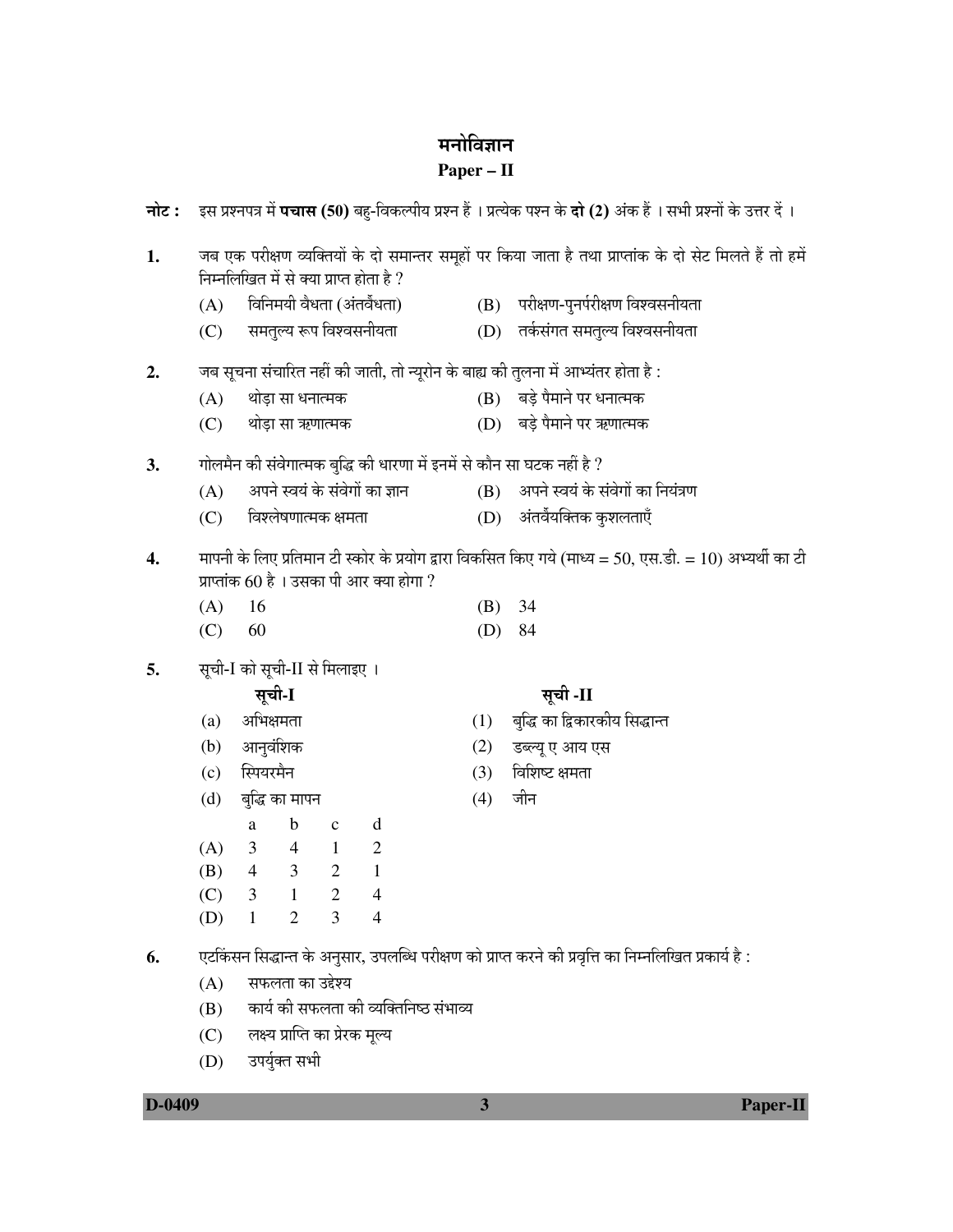**7.** Match List-I with List-II and select the correct answer using the codes given below the list.

|         | List-I<br>(EEG Record) |                |                |     | List-II<br>(State of the individual) |  |  |
|---------|------------------------|----------------|----------------|-----|--------------------------------------|--|--|
|         |                        |                |                |     |                                      |  |  |
| (a)     |                        | Alpha          |                | (1) | Deep sleep                           |  |  |
| (b)     |                        | Beta           |                | (2) | Alert                                |  |  |
| (c)     |                        | Delta          |                | (3) | Emotional state                      |  |  |
| (d)     |                        | Theta          |                | (4) | Relaxed                              |  |  |
| Codes : |                        |                |                |     |                                      |  |  |
|         | a                      | b              | $\mathbf{C}$   | d   |                                      |  |  |
| (A)     | 3                      |                | $\overline{2}$ | 4   |                                      |  |  |
| (B)     | 4                      | 2              |                | 3   |                                      |  |  |
| (C)     | 1                      | $\overline{2}$ | 3              | 4   |                                      |  |  |
| (D)     | 4                      |                | 2              | 3   |                                      |  |  |

- **8.** Memories of historical facts are to \_\_\_\_\_\_\_\_\_\_\_\_\_ memory, as memories of your breakfast this morning are to \_\_\_\_\_\_\_\_\_\_\_ memory.
	- (A) episodic ; procedural (B) semantic ; episodic
	- (C) procedural ; semantic (D) long-term ; short term
- **9.** According to Tulving the 3 systems of memory are
	- (A) Immediate memory, short term memory and long term memory.
	- (B) Working memory, meta memory and short term memory.
	- (C) Procedural memory, semantic memory and episodic memory.
	- (D) Sensory memory, mnemonics and secondary memory.
- **10.** Match List-I (training in) with List-II (Helps in learning) and select the correct answer using the codes given below :<br>List-I

- **List-I**<br>(a) Piano (1) Rote mem  $(1)$  Rote memory
- (b) Sanskrit (2) English
- (c) Latin (3) Typing
- (d) Recitation (4) Hindi

### **Codes :**

|     | a | b | c | d                           |
|-----|---|---|---|-----------------------------|
| (A) | 3 |   | 2 |                             |
| (B) | 3 |   |   | $\mathcal{D}_{\mathcal{A}}$ |
| (C) | 4 | 3 |   | 2                           |
| (D) | 4 | 3 | 7 |                             |

**11.** Who provided for the first time the powerful set of pictorial cues ?

| (A) Koffka                      | (B) Wertheimer        |
|---------------------------------|-----------------------|
| $(\bigcap)$ IZ - 1.1 - $\ldots$ | $\sqrt{N}$ $\sqrt{1}$ |

- (C) Kohler (D) Gibson
- **12.** Sohan met with a head injury in a road accident. Since the accident, Sohan is unable to form new memories. He remembers many things which he did before accident but he cannot remember what he said fifteen minutes ago. The part of Sohan's brain, which was most probably injured was
	- (A) brain stem (B) hippocampus
		-
	- (C) spinal cord (D) reticular formation

# **Paper-II D-0409**

- -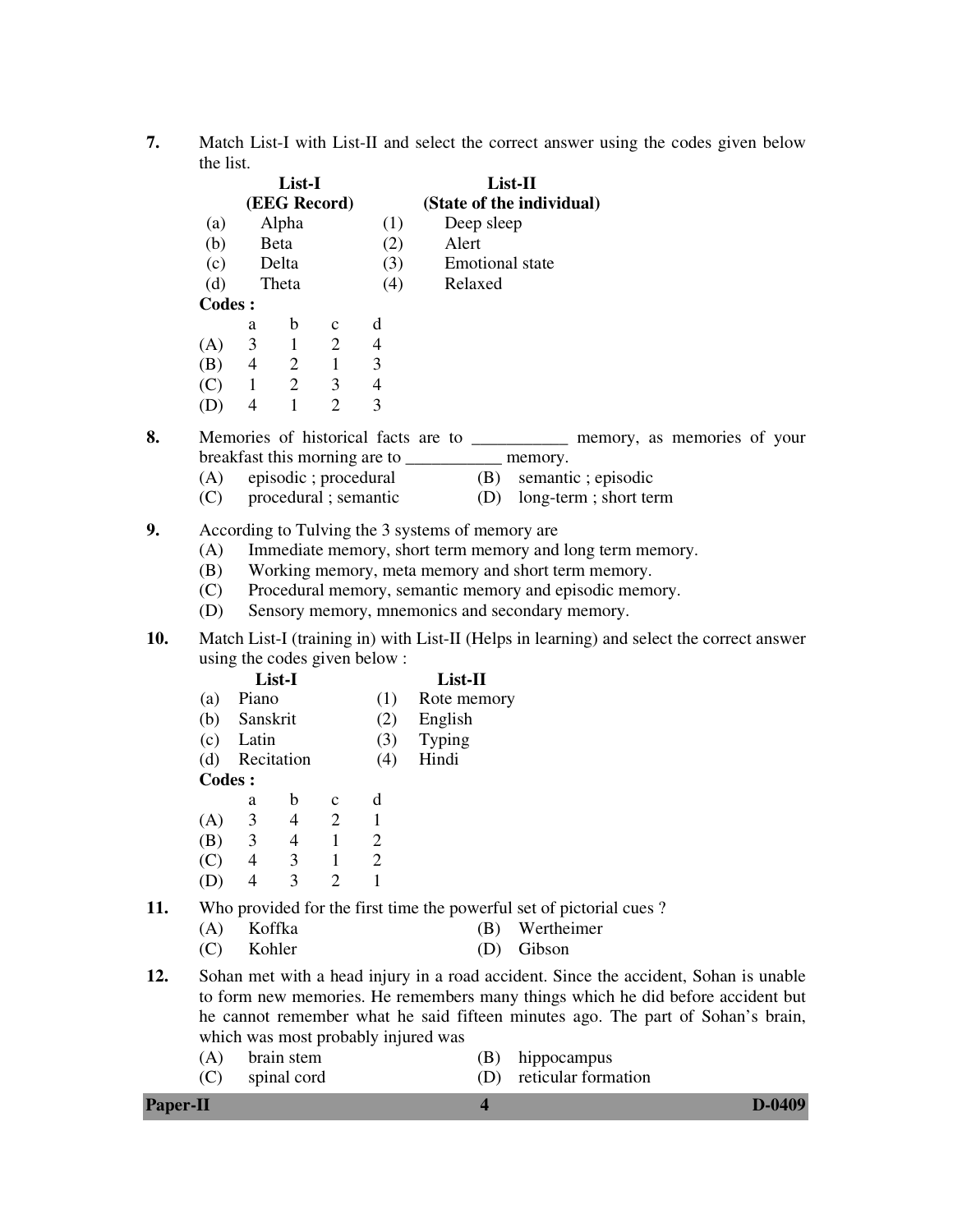्मची-L को सची-LL से मिलावा तथा सद्दी उत्तर के लिए दिये गए कोड़ में से चयन कीजिए  $\overline{7}$ 

| .,  |            |                                                                   |                                      |                                  |                                                        |                                                                                 | सूर्यांना का सूर्यांना स मिलाइर् राया सहा उत्तर के लिए पत्र गर् कांड में से यूवन कार्णिए .              |  |  |  |
|-----|------------|-------------------------------------------------------------------|--------------------------------------|----------------------------------|--------------------------------------------------------|---------------------------------------------------------------------------------|---------------------------------------------------------------------------------------------------------|--|--|--|
|     | सूची-I     |                                                                   |                                      |                                  |                                                        | सूची -II<br>(व्यक्ति की स्थिति)                                                 |                                                                                                         |  |  |  |
|     |            | (ई.ई.जी. रिकार्ड)                                                 |                                      |                                  |                                                        |                                                                                 |                                                                                                         |  |  |  |
|     | (a)        | अल्फा                                                             |                                      | (1)                              | गहन निद्रा                                             |                                                                                 |                                                                                                         |  |  |  |
|     | (b)        | बीटा                                                              |                                      | (2)                              | सावधान                                                 |                                                                                 |                                                                                                         |  |  |  |
|     | (c)        | डेल्टा                                                            |                                      | (3)                              | संवेगात्मक स्थिति                                      |                                                                                 |                                                                                                         |  |  |  |
|     | (d)        | थिटा                                                              |                                      | (4)                              | विश्राम                                                |                                                                                 |                                                                                                         |  |  |  |
|     | कोड :      |                                                                   |                                      |                                  |                                                        |                                                                                 |                                                                                                         |  |  |  |
|     | (A)        | $\mathbf b$<br>a<br>3<br>$\blacksquare$                           | $\mathbf{C}$<br>$\overline{2}$       | d<br>$\overline{4}$              |                                                        |                                                                                 |                                                                                                         |  |  |  |
|     | (B)        | $\overline{4}$                                                    |                                      | 3                                |                                                        |                                                                                 |                                                                                                         |  |  |  |
|     | (C)        | $\begin{array}{ccc}\n2 & 1 \\ 2 & 3\n\end{array}$<br>$\mathbf{1}$ |                                      | $\overline{4}$                   |                                                        |                                                                                 |                                                                                                         |  |  |  |
|     | (D)        | $\mathbf{1}$<br>$\overline{4}$                                    | $\overline{2}$                       | 3                                |                                                        |                                                                                 |                                                                                                         |  |  |  |
| 8.  |            | ऐतिहासिक तथ्यों की स्मृतियाँ                                      |                                      |                                  |                                                        |                                                                                 | स्मृति है जैसे कि प्रात:कालीन नाश्ते की स्मृतियाँ                                                       |  |  |  |
|     |            |                                                                   | स्मृति है ।                          |                                  |                                                        |                                                                                 |                                                                                                         |  |  |  |
|     | (A)        | इतिवृत्तात्मक ; प्रक्रियात्मक                                     |                                      |                                  |                                                        | (B) शब्दार्थ; इतिवृत्तात्मक                                                     |                                                                                                         |  |  |  |
|     | (C)        | प्रक्रियात्मक ; शब्दार्थ                                          |                                      |                                  |                                                        | (D) दीर्घ अवधि; लघु अवधि                                                        |                                                                                                         |  |  |  |
| 9.  |            | टुलविंग के अनुसार स्मृति की तीन व्यवस्थाएँ हैं :                  |                                      |                                  |                                                        |                                                                                 |                                                                                                         |  |  |  |
|     | (A)        |                                                                   |                                      |                                  | तत्काल स्मृति, लघु अवधि स्मृति तथा दीर्घ अवधि स्मृति । |                                                                                 |                                                                                                         |  |  |  |
|     | (B)        |                                                                   |                                      |                                  | कार्य स्मृति, अधिस्मृति तथा लघु अवधि स्मृति ।          |                                                                                 |                                                                                                         |  |  |  |
|     | (C)        |                                                                   |                                      |                                  |                                                        | प्रक्रियात्मक स्मृति, शब्दार्थ स्मृति तथा इतिवृत्तात्मक स्मृति ।                |                                                                                                         |  |  |  |
|     | (D)        | संवेदी स्मृति, स्मरक तथा गौण स्मृति                               |                                      |                                  |                                                        |                                                                                 |                                                                                                         |  |  |  |
| 10. |            |                                                                   |                                      |                                  |                                                        |                                                                                 | सूची I (प्रशिक्षण में) को सूची II (अधिगम में सहायक) से मिलाइए तथा सही उत्तर का नीचे दिए गए कोड में से   |  |  |  |
|     |            | चयन कीजिए :                                                       |                                      |                                  |                                                        |                                                                                 |                                                                                                         |  |  |  |
|     |            | सूची-I                                                            |                                      |                                  | सूची-II                                                |                                                                                 |                                                                                                         |  |  |  |
|     | (a)        | पियानो                                                            |                                      | (1)                              | रटना                                                   |                                                                                 |                                                                                                         |  |  |  |
|     | (b)        | संस्कृत                                                           |                                      | (2)                              | अंग्रेजी                                               |                                                                                 |                                                                                                         |  |  |  |
|     | (c)        | लैटिन                                                             |                                      | (3)                              | टाइपिंग (टंकण)                                         |                                                                                 |                                                                                                         |  |  |  |
|     | (d)        | सस्वर पाठ                                                         |                                      | (4)                              | हिंदी                                                  |                                                                                 |                                                                                                         |  |  |  |
|     | कोड :      |                                                                   |                                      |                                  |                                                        |                                                                                 |                                                                                                         |  |  |  |
|     |            | b<br>a                                                            | $\mathbf c$                          | d                                |                                                        |                                                                                 |                                                                                                         |  |  |  |
|     | (A)        | $\frac{3}{3}$<br>$\overline{4}$                                   | $\sqrt{2}$                           | $\mathbf{1}$                     |                                                        |                                                                                 |                                                                                                         |  |  |  |
|     | (B)<br>(C) | $\overline{4}$<br>$3 \quad 1$<br>$\overline{4}$                   | $\begin{array}{ccc} & 1 \end{array}$ | $\overline{2}$<br>$\overline{2}$ |                                                        |                                                                                 |                                                                                                         |  |  |  |
|     | (D)        | 3<br>4                                                            | $\overline{2}$                       | 1                                |                                                        |                                                                                 |                                                                                                         |  |  |  |
| 11. |            |                                                                   |                                      |                                  |                                                        | चित्रात्मक संकेतों का शक्तिशाली सेट (विन्यास) सर्वप्रथम किसने प्रतिपादित किया ? |                                                                                                         |  |  |  |
|     | (A)        | कॉफका                                                             |                                      | (B) वर्दाइमर                     | (C) कोहलर                                              |                                                                                 | (D) गिब्सन                                                                                              |  |  |  |
| 12. |            |                                                                   |                                      |                                  |                                                        |                                                                                 | एक सड़क दुर्घटना में सोहन के सिर में चोट लगी । दुर्घटना के बाद से सोहन की नई स्मृतियों की क्षमता नहीं   |  |  |  |
|     |            |                                                                   |                                      |                                  |                                                        |                                                                                 | बनी । उसको दुर्घटना से पहले हुई बहुत सी घटनाएँ याद रहीं परन्तु वह पंद्रह मिनट पहले हुई घटना याद नहीं कर |  |  |  |
|     |            |                                                                   |                                      |                                  |                                                        | सकता । अत: सोहन के मस्तिष्क के किस भाग को चोट लगने की संभावना हैं ?             |                                                                                                         |  |  |  |
|     | (A)        | मस्तिष्क स्तंभ                                                    |                                      |                                  | (B)                                                    | हिप्पोकैंपस                                                                     |                                                                                                         |  |  |  |
|     | (C)        | स्पाइनल कॉर्ड                                                     |                                      |                                  | (D)                                                    |                                                                                 | जालाकार रचना (रेटिकुलर फॉर्मेशन)                                                                        |  |  |  |

| D-0409<br><b>Paper-II</b> |
|---------------------------|
|---------------------------|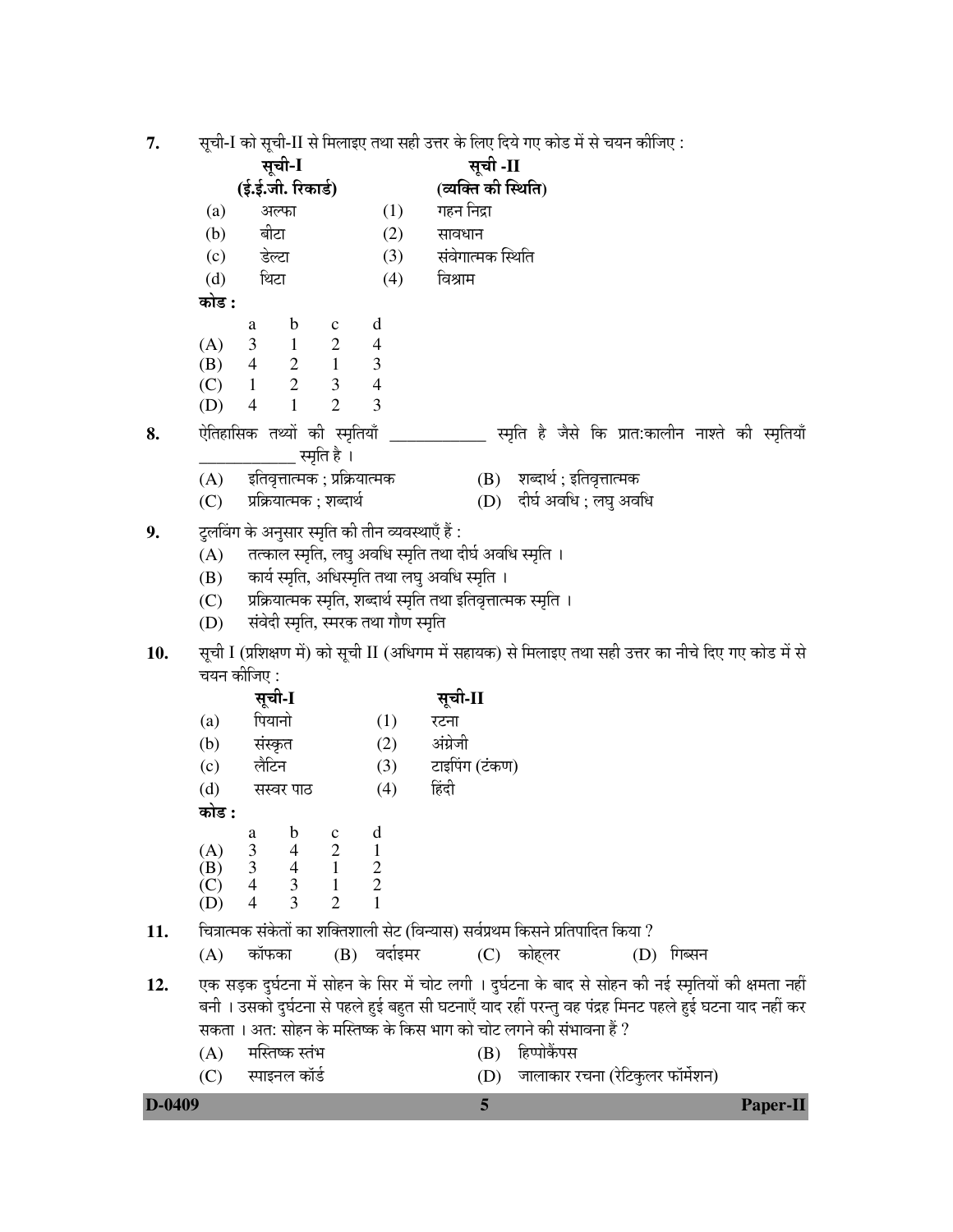- **13.** The depressed spot in the retina which occupies the center of the visual field in which images are focussed most sharply is called
	- (A) fovea (B) cornea (C) iris (D) optic nerve

**14.** A psychologist developed a new test of numerical ability. He correlated the new test with an established test of numerical ability using a sample of 400 subjects. The obtained correlation of 0.28 between the two tests is statistically significant at 0.01 level. For the new test, this provides an evidence of

- (A) Satisfactory concurrent validity (B) Unsatisfactory concurrent validity
- (C) Satisfactory predictive validity (D) Unsatisfactory predictive validity
- **15.** Match List-I (psychologists) with list-II (theories) and select the correct answer using the codes given below the list.

|     |         |        | List-I          |             |     | List-II                                             |  |  |
|-----|---------|--------|-----------------|-------------|-----|-----------------------------------------------------|--|--|
|     |         |        | (Psychologists) |             |     | (Theories)                                          |  |  |
|     | (a)     |        | Sternberg       |             | (1) | Sampling Theory of Intelligence                     |  |  |
|     | (b)     | Jensen |                 |             | (2) | Level I and Level II Theory of Intelligence         |  |  |
|     | (c)     |        | J.P. Das        |             | (3) | Pass Model of Intelligence                          |  |  |
|     | (d)     |        | Thomson         |             | (4) | Triarchic Theory of Intelligence                    |  |  |
|     | Codes : |        |                 |             |     |                                                     |  |  |
|     |         | a      | b               | $\mathbf c$ | d   |                                                     |  |  |
|     | (A)     | 3      | 2               | 4           |     |                                                     |  |  |
|     | (B)     | 1      | 4               | 2           | 3   |                                                     |  |  |
|     | (C)     | 4      | 2               | 3           |     |                                                     |  |  |
|     | (D)     | 2      | 4               |             | 3   |                                                     |  |  |
| 16. |         |        |                 |             |     | Which of the following represents thinking process? |  |  |
|     | (A)     |        | Tension         |             |     | Imitation<br>ΈĐ)                                    |  |  |

- - (C) Sub-vocal speech (D) Debate
- **17.** Which theory of emotion implies that people can change their emotions simply by changing the way they label their arousal ?
	- (A) The James-Lange Theory
	- (B) The Cannon-Bard Theory
	- (C) Schachter's two-Factor Theory
	- (D) Opponent-Process Theory
- **18.** Training designed to improve problem solving ability emphasizes

#### (A) Putting two and two-together

- (B) Implicit categorizing
- (C) Solution of multiple choice problem.
- (D) Ideational flexibility
- **19.** Problems that require a common object to be used in an unusual way may be difficult to solve because of
	- (A) Mental set (B) Irrelevant information
	- (C) Unnecessary constraints (D) Functional fixedness
- **20.** When persons first see something in their environment, such as a tree, this image first enters
	- (A) echoic memory (B) iconic memory
		-
	- (C) short term memory (D) long term memory

### **Paper-II b D-0409**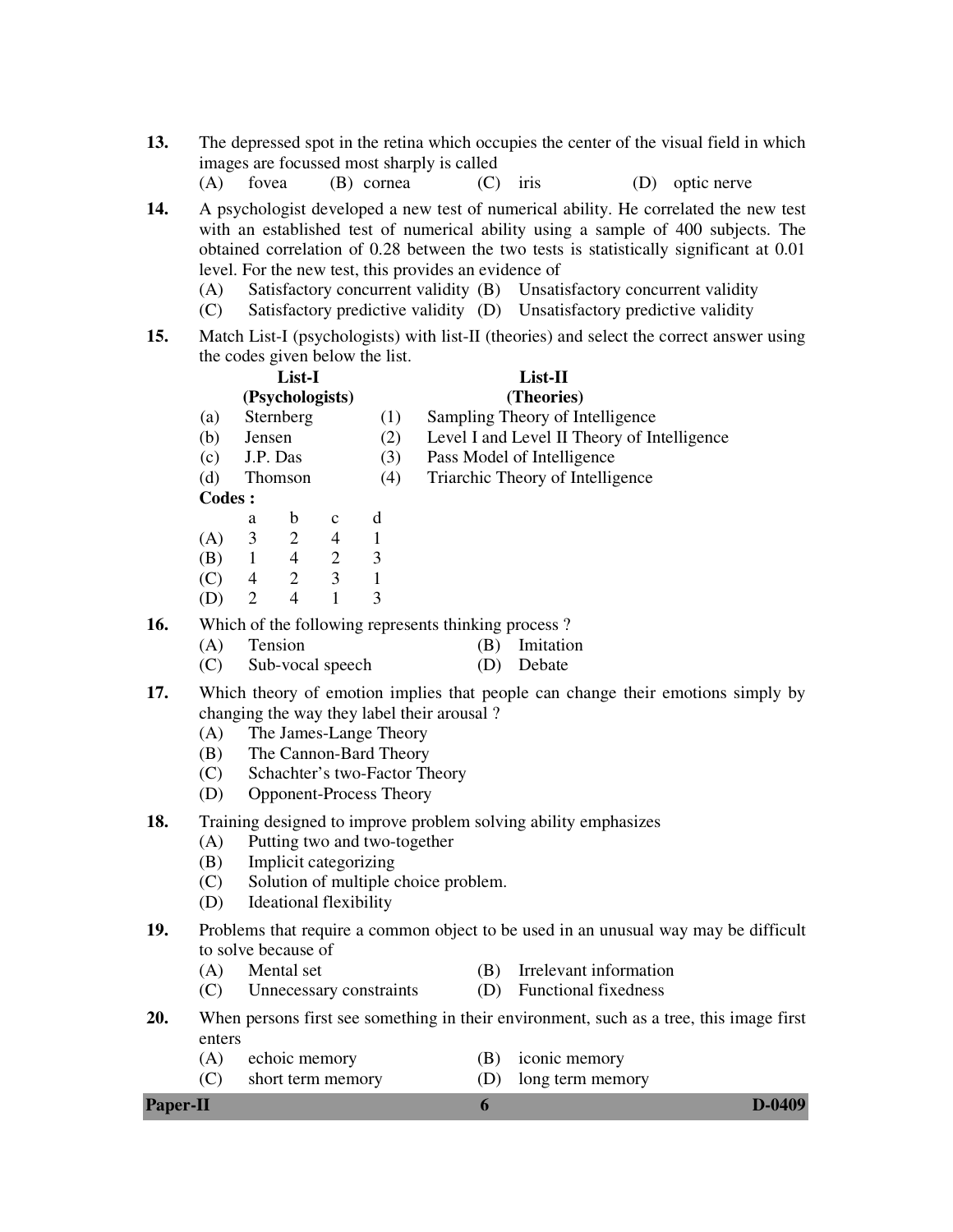- 13. रैटिना में अवसादी स्पॉट जो कि दृष्टि क्षेत्र के केन्द्र में होता है जहाँ कि प्राय: प्रतिबिंब स्पष्टत: फोकस होता है, कहलाता है :
	- $(A)$  फोविआ  $(B)$  कोर्निया  $(C)$  आइरिस  $(D)$  ऑप्टिक नर्व

14. **[**U&+¤da) प्रनोवैज्ञानिक ने आंकिक योग्यता के लिए नए परीक्षण का विकास किया । उसने आंकिक योग्यता के पूर्व स्थापित परीक्षण को नए परीक्षण से जोडकर उसका 400 व्यक्तियों पर प्रयोग किया । दोनों परीक्षणों में 0.28 का ÃÖÆüÃÖÓ²ÖÓ¬Ö ×´Ö»ÖÖ ×•ÖÃÖúÖ .01 ßָü ¯Ö¸ü ÃÖÖÓÛ-µÖúßµÖ ÃÖÖ£ÖÔúŸÖÖ Æîü … −Ö‹ ¯Ö¸üß%Ö&Ö êú ×»Ö‹, ¾ÖÆü ¯ÖÏ´ÖÖ×&ÖŸÖ ú¸üŸÖÖ Æîü

- $(A)$  संतोषजनक सहवर्ती वैधता (B) असंतोषजनक सहवर्ती वैधता
- $(C)$  संतोषजनक पूर्वकथनात्मक वैधता $(D)$  असंतोषजनक पूर्वकथनात्मक वैधता
- 15. सची-I तथा सची-II को मिलाइए तथा सही उत्तर का नीचे दिए गए कोड में से चयन कीजिए :

|     | सूची-I       |                |                                                                                     |              |   |     | सूची -II                                                                                           |
|-----|--------------|----------------|-------------------------------------------------------------------------------------|--------------|---|-----|----------------------------------------------------------------------------------------------------|
|     |              |                | (मनोवैज्ञानिक)                                                                      |              |   |     | (सिद्धान्त)                                                                                        |
|     | (a)          |                | स्टर्नबर्ग                                                                          |              |   | (1) | बुद्धि का प्रतिचयन सिद्धान्त                                                                       |
|     | (b)          |                | जेनसन                                                                               |              |   | (2) | स्तर-I तथा स्तर-II के बुद्धि के सिद्धान्त                                                          |
|     | (c)          |                | जे.पी. दास                                                                          |              |   | (3) | बुद्धि का सामान्य मॉडल                                                                             |
|     | (d)          |                | थामसन                                                                               |              |   | (4) | बुद्धि 'ट्राइआर्किक' सिद्धान्त                                                                     |
|     | कोड :        |                |                                                                                     |              |   |     |                                                                                                    |
|     |              | a              | $\mathbf b$                                                                         | $\mathbf{c}$ | d |     |                                                                                                    |
|     | (A)          |                |                                                                                     |              |   |     |                                                                                                    |
|     | (B)          | $\overline{1}$ | $\begin{array}{cccccc} 3 & 2 & 4 & 1 \\ 1 & 4 & 2 & 3 \\ 4 & 2 & 3 & 1 \end{array}$ |              |   |     |                                                                                                    |
|     | (C)          | $\overline{4}$ |                                                                                     |              |   |     |                                                                                                    |
|     | (D)          | 2              | $\overline{4}$                                                                      | $\mathbf{1}$ | 3 |     |                                                                                                    |
| 16. |              |                |                                                                                     |              |   |     | निम्नलिखित में से चिन्तन प्रक्रिया को कौन व्यक्त करता है ?                                         |
|     | (A)          | तनाव           |                                                                                     |              |   |     | (B)<br>अनुकरण                                                                                      |
|     | (C)          |                | उपांशु भाषा (सब-वोकल)                                                               |              |   |     | (D)<br>बहस                                                                                         |
| 17. |              |                |                                                                                     |              |   |     | संवेग का वह कौन सा सिद्धान्त है जिसके अनुसार केवल अपने उद्दीपन स्तर में परिवर्तन करके व्यक्ति अपने |
|     |              |                | संवेगों में परिवर्तन ला सकता है ?                                                   |              |   |     |                                                                                                    |
|     | (A)          |                | जेम्स – लॉगे सिद्धान्त                                                              |              |   |     |                                                                                                    |
|     |              |                | (B) कैनन – बार्ड सिद्धान्त                                                          |              |   |     |                                                                                                    |
|     |              |                | (C) शैक्टर – द्वि-कारक सिद्धान्त                                                    |              |   |     |                                                                                                    |
|     | (D)          |                | ऑपोनैंट – प्रॉसेस सिद्धान्त                                                         |              |   |     |                                                                                                    |
| 18. |              |                |                                                                                     |              |   |     | : समस्याओं के समाधान की क्षमता को सुधारने के लिए बनाया गया प्रशिक्षण कार्यक्रम बल देता है          |
|     | (A)          |                | सुस्पष्ट निष्कर्ष निकालना                                                           |              |   |     |                                                                                                    |
|     | (B)          |                | अंतर्निहित संवर्गीकरण                                                               |              |   |     |                                                                                                    |
|     | (C)          |                |                                                                                     |              |   |     | वैकल्पिक चयन की समस्याओं का समाधान                                                                 |
|     | (D)          |                | चिंतनात्मक लचीलापन                                                                  |              |   |     |                                                                                                    |
| 19. |              |                |                                                                                     |              |   |     | उन समस्याओं का समाधान करने में कठिनाई आ सकती है जिनमें एक ही वस्तु का असामान्य तरीके से प्रयोग     |
|     | किया जाता है |                |                                                                                     |              |   |     |                                                                                                    |

- किया जाता है
	- (A) ´ÖÖ−Ö×ÃÖú ×¾Ö−µÖÖÃÖ (B) †¯ÖÏÖÃÖÓ×6Öú ÃÖæ"Ö−ÖÖ
		-
	- (C) †−ÖÖ¾Ö¿µÖú ²ÖÖ¬µÖŸÖÖ‹Ñ (D) úÖµÖÔ¯Ö¸üú ÛãָüŸÖÖ
- 
- <u>20. ú</u> कोई व्यक्ति पर्यावरण में कुछ पहली बार देखता है जैसे कि पेड, उसका प्रतिबिंब पहले बनता है :
	-
	- (A) ¯ÖÏן֬¾Ö×−Öú ôÖéןÖ (B) ד֡ÖÖŸ´Öú ôÖéןÖ (C) लघु अवधि स्मृति (D) दीर्घ अवधि स्मृति

**D-0409 7 Paper-II**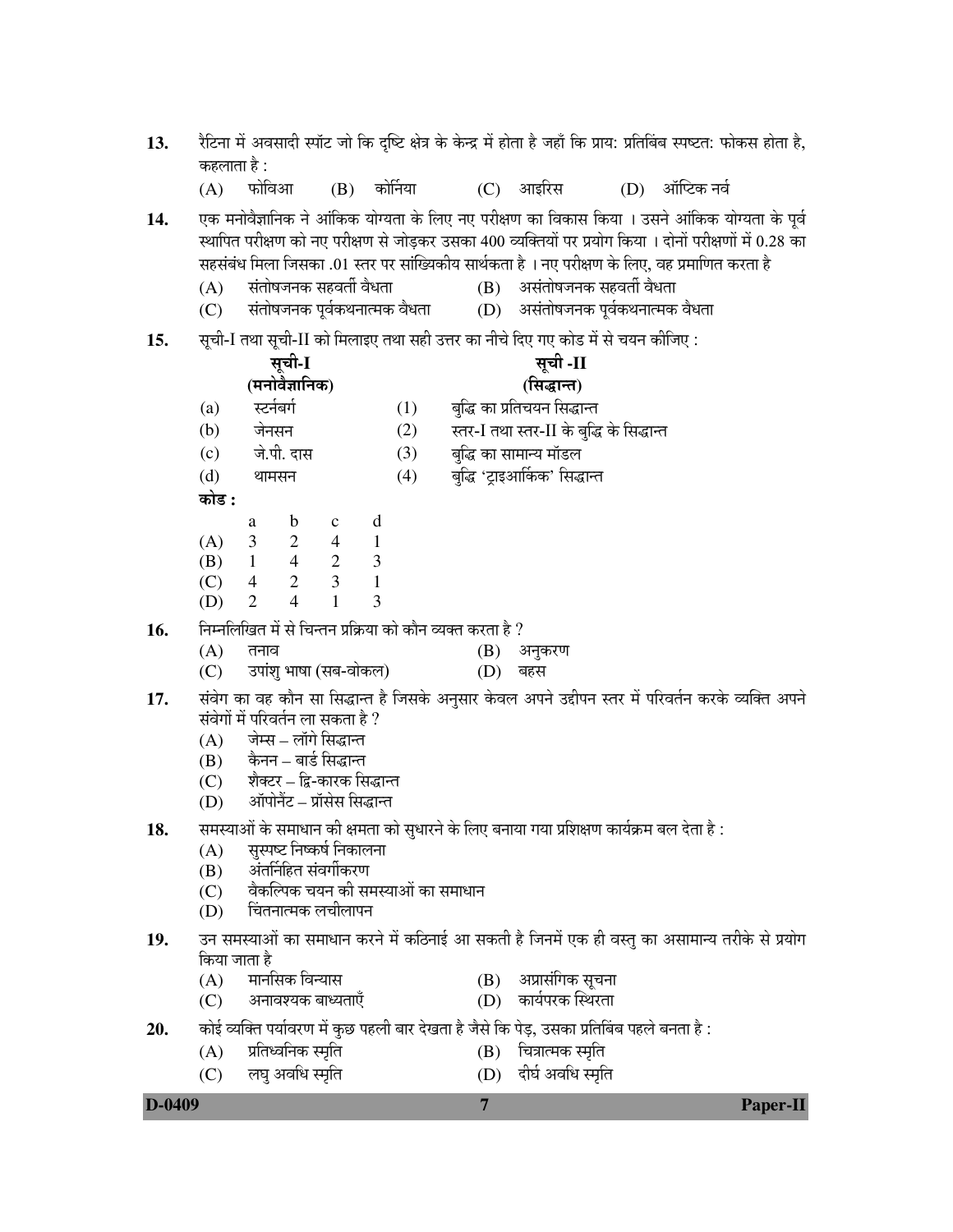21. For conditioning to occur, the proper order of events is

- (A)  $US UR CR$  (B)  $CS CR UR$
- $(C)$   $CS US UR$  (D)  $UR US CS$

**22.** When the light is seen to travel from one point to another, even though there was no stimulation in the intervening region, is not called

- (A) Stroboscopic movement (B) Phi phenomenon
- (C) Apparent movement (D) Induced movement
- **23.** Location in Rorschach test is concerned with
	- (A) Whole/part (B) Fantasy/emotion
	- (C) Colour/movement (D) Figure/landscape
- **24.** Choose the correct order in which human needs are to be satisfied.
	- 1. Esteem needs
	- 2. Need for self actualization
	- 3. Love and belongingness needs
	- 4. Aesthetic needs

**Codes :** 

- (A) 4, 3, 2, 1 (B) 3, 1, 4, 2 (C) 1, 3, 4, 2 (D) 3, 2, 4, 1
- **25.** Dinner Plates on a table are seen as round even though from the angle of viewing they are oval. This is an example of
	- (A) Size constancy (B) Shape constancy
	- (C) Brightness constancy (D) Colour constancy
- **26.** A procedure by which the application or removal of a stimulus decreases the strength of a behaviour are both examples of
	- (A) Negative reinforcement (B) Punishment
	- (C) Positive reinforcement (D) Secondary reinforcement
- -
- **27.** The theory which attempted to explain both the structure as well as processes of long term memory is known as
	- (A) TLC theory of Quillian
	- (B) ACT theory of Anderson
	- (C) Information processing theory of Atkinson and Shiffrin
	- (D) Dual coding theory of Pavio.
- **28.** Match the items on List-I with the items on List-II.

 **List-I List-II** 

# (a) Iconic memory (1) Baddadey

- (b) Schema theory (2) Muller & Pilzecker
- (c) Working memory (3) Sperling
- (d) Consolidation theory (4) Bart Lett
- **Codes :**
- a b c d (A) 1 3 4 2 (B) 3 4 1 2 (C) 2 3 1 4 (D) 4 1 2 3

### **Paper-II 8 D-0409**

- 
-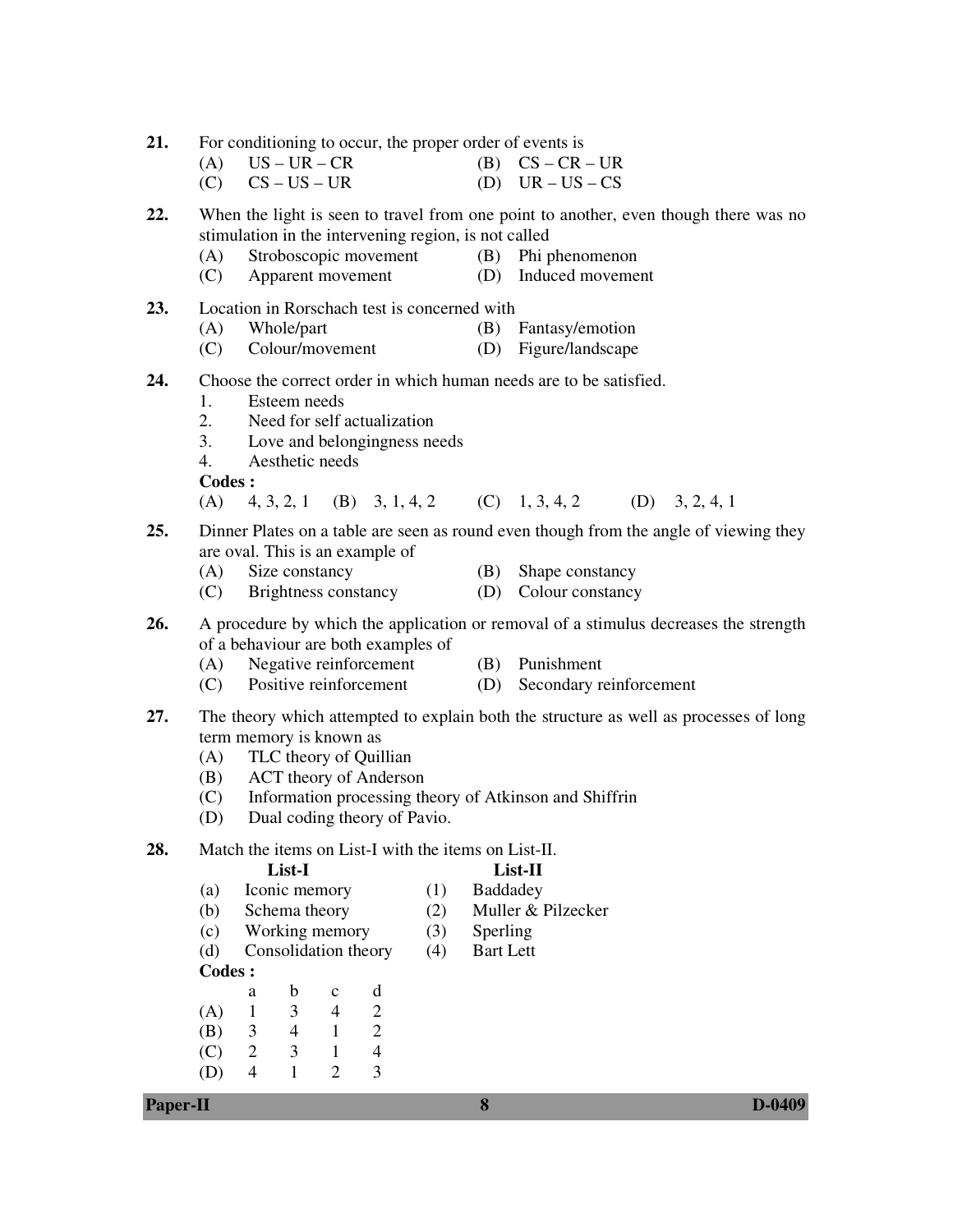| 21.    | अनुबंधन होने के लिए, घटनाओं का उपयुक्त क्रम इस प्रकार है :                                                                                                    |                                                                           |                    |                                           |                                                                                                                 |  |  |  |  |  |
|--------|---------------------------------------------------------------------------------------------------------------------------------------------------------------|---------------------------------------------------------------------------|--------------------|-------------------------------------------|-----------------------------------------------------------------------------------------------------------------|--|--|--|--|--|
|        | $US - UR - CR$<br>(A)                                                                                                                                         |                                                                           |                    | $(B)$ $CS - CR - UR$                      |                                                                                                                 |  |  |  |  |  |
|        | $(C)$ $CS - US - UR$                                                                                                                                          |                                                                           |                    | (D) $UR - US - CS$                        |                                                                                                                 |  |  |  |  |  |
| 22.    | जब विद्युत एक स्थान से दूसरे स्थान पर संचरण करती है; इस प्रभावित क्षेत्र में यद्यपि कोई उद्दीपन नहीं होता,<br>इसमें निम्नलिखित में से क्या नहीं कहा जा सकता ? |                                                                           |                    |                                           |                                                                                                                 |  |  |  |  |  |
|        | स्ट्राबोस्कोपी गति<br>(A)<br>आभासी गति<br>(C)                                                                                                                 |                                                                           |                    | (B) फी - घटना<br>(D) प्रेरित गति          |                                                                                                                 |  |  |  |  |  |
| 23.    | रोशार्क परीक्षण में स्थिति संबंधित है                                                                                                                         |                                                                           |                    |                                           |                                                                                                                 |  |  |  |  |  |
|        | $(A)$ समष्टि / अंश<br>$(C)$ रंग / गति                                                                                                                         |                                                                           |                    | (B) कल्पना / संवेग<br>(D) आकृति / प्रकृति |                                                                                                                 |  |  |  |  |  |
| 24.    |                                                                                                                                                               |                                                                           |                    |                                           |                                                                                                                 |  |  |  |  |  |
|        | व्यक्ति की आवश्यकताओं की संतुष्टि के सही क्रम का चयन कीजिए :<br>महत्त्वपूर्ण आवश्यकताएँ<br>1.                                                                 |                                                                           |                    |                                           |                                                                                                                 |  |  |  |  |  |
|        | आत्मवास्तवीकरण आवश्यकताएँ<br>2.                                                                                                                               |                                                                           |                    |                                           |                                                                                                                 |  |  |  |  |  |
|        | 3.<br>सौन्दर्यपरक आवश्यकताएँ<br>4.                                                                                                                            | प्रेम तथा सम्पत्ति संबंधी आवश्यकताएँ                                      |                    |                                           |                                                                                                                 |  |  |  |  |  |
|        | कोड :                                                                                                                                                         |                                                                           |                    |                                           |                                                                                                                 |  |  |  |  |  |
|        | (A) $4, 3, 2, 1$ (B) $3, 1, 4, 2$ (C) $1, 3, 4, 2$ (D) $3, 2, 4, 1$                                                                                           |                                                                           |                    |                                           |                                                                                                                 |  |  |  |  |  |
| 25.    | उदाहरण है                                                                                                                                                     |                                                                           |                    |                                           | मेज पर रखी खाने की प्लेटें गोल दिखाई देती हैं यद्यपि चाक्षुदृष्टि कोण में प्रतिमा अण्डाकार रूप की होती हैं । यह |  |  |  |  |  |
|        | (A)                                                                                                                                                           | माप स्थिरता (B) आकार स्थिरता (C) चमक स्थिरता  (D) रंग स्थिरता             |                    |                                           |                                                                                                                 |  |  |  |  |  |
| 26.    |                                                                                                                                                               |                                                                           |                    |                                           | वह प्रक्रिया जिसके द्वारा उद्दीपक का अनुप्रयोग या बरखास्तगी व्यवहार की ताकत को कम करती है, उदाहरण               |  |  |  |  |  |
|        | है :                                                                                                                                                          |                                                                           |                    |                                           |                                                                                                                 |  |  |  |  |  |
|        | (A)<br>नकारात्मक प्रबलन<br>(C)<br>सकारात्मक प्रबलन                                                                                                            |                                                                           |                    | $(B)$ दण्ड<br>(D) गौण प्रबलन              |                                                                                                                 |  |  |  |  |  |
| 27.    |                                                                                                                                                               |                                                                           |                    |                                           | वह सिद्धान्त, जो दीर्घ अवधि स्मृति की संरचना तथा प्रक्रिया दोनों की व्याख्या करने का प्रयास करती है, कहलाती     |  |  |  |  |  |
|        | है                                                                                                                                                            |                                                                           |                    |                                           |                                                                                                                 |  |  |  |  |  |
|        | (A)<br>(B)                                                                                                                                                    | क्यूलियन का TLC (टी एल सी) सिद्धान्त<br>एंडरसन का ACT (ए सी टी) सिद्धान्त |                    |                                           |                                                                                                                 |  |  |  |  |  |
|        | (C)                                                                                                                                                           | एटकिंसन तथा शिफ्फरिन का सूचना - प्रक्रिया सिद्धान्त                       |                    |                                           |                                                                                                                 |  |  |  |  |  |
|        | पेविओ का द्विकोडिंग सिद्धान्त<br>(D)                                                                                                                          |                                                                           |                    |                                           |                                                                                                                 |  |  |  |  |  |
| 28.    | सूची-I में दिए गये मदों को सूची-II के मदों से मिलाइए :                                                                                                        |                                                                           |                    |                                           |                                                                                                                 |  |  |  |  |  |
|        | सूची-I<br>आइकोनिक मैमोरी (स्मृति)<br>(a)                                                                                                                      | (1)                                                                       | सूची-II<br>बेड्डले |                                           |                                                                                                                 |  |  |  |  |  |
|        | स्कीमा मैमोरी (स्मृति)<br>(b)                                                                                                                                 | (2)                                                                       |                    | मुलर तथा पिल्ज़ेकर                        |                                                                                                                 |  |  |  |  |  |
|        | वर्किंग मैमोरी<br>(c)                                                                                                                                         | (3)                                                                       | स्परलिंग           |                                           |                                                                                                                 |  |  |  |  |  |
|        | कंसौलिडेशन थ्योरी<br>(d)<br>कोड :                                                                                                                             | (4)                                                                       | बर्ट लेट्ट         |                                           |                                                                                                                 |  |  |  |  |  |
|        | b<br>a<br>$\mathbf c$                                                                                                                                         |                                                                           |                    |                                           |                                                                                                                 |  |  |  |  |  |
|        | $\overline{4}$<br>$\mathfrak{Z}$<br>(A)<br>$\mathbf{1}$<br>$\overline{4}$<br>$\mathbf{1}$<br>(B)<br>3                                                         | $\begin{array}{c} \n \text{d} \\ \n 2 \\ \n 4 \n \end{array}$             |                    |                                           |                                                                                                                 |  |  |  |  |  |
|        | $\mathbf{2}$<br>$\mathfrak{Z}$<br>$\mathbf{1}$<br>(C)<br>$\overline{4}$<br>$\mathbf{1}$<br>$\overline{2}$<br>(D)                                              | 3                                                                         |                    |                                           |                                                                                                                 |  |  |  |  |  |
| D-0409 |                                                                                                                                                               |                                                                           | $\boldsymbol{9}$   |                                           | <b>Paper-II</b>                                                                                                 |  |  |  |  |  |
|        |                                                                                                                                                               |                                                                           |                    |                                           |                                                                                                                 |  |  |  |  |  |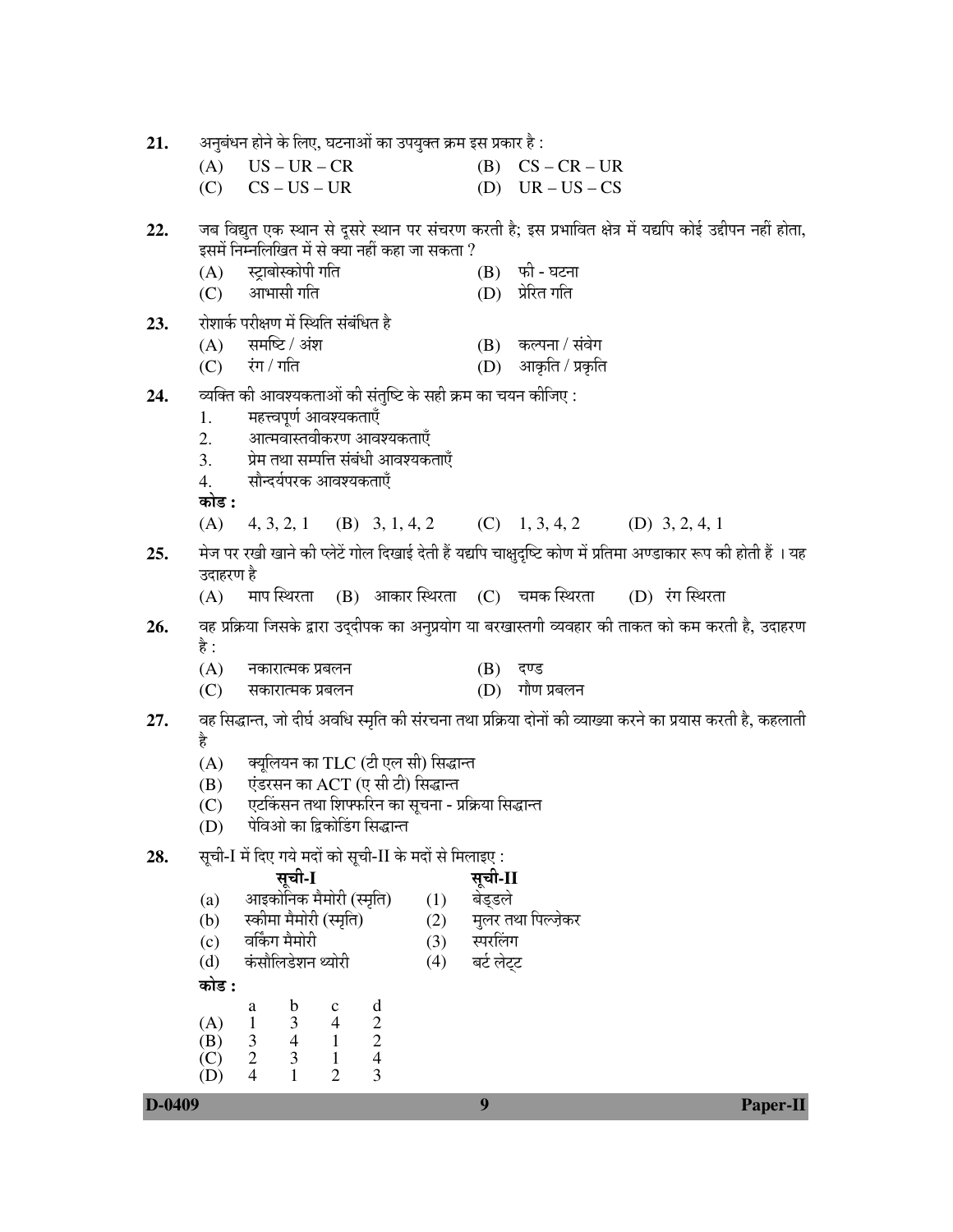- **29.** Stages in creative thinking are
	- (A) Preparation, incubation, illumination, evaluation, revision.
	- (B) Incubation, preparation, illumination, evaluation, revision.
	- (C) Preparation, illumination, incubation, evaluation, revision.
	- (D) Illumination, preparation, incubation, revision, evaluation
- **30.** Which one of the following is the correct sequence of motivational set ?
	- (A) Goal-directed behaviour, attainment of goal, drive, satisfaction.
	- (B) Drive, satisfaction, attainment of goal, goal directed behaviour.
	- (C) Drive, goal-directed behaviour, attainment of goal, satisfaction
	- (D) Goal-directed behaviour, drive, satisfaction, attainment of goal
- **31.** Evidence for hereditary influence can be gathered from
	- (A) Twin studies (B) Adoption studies
	- (C) Socio-economic status (D) Study of biological parents and children
- **32.** In the neuron, which one of the following carries information away from the cell body ? (A) Glial cells (B) Dendrite (C) Astrocyte (D) Axon
- **33.** Which one of the following concepts is not part of Behaviouristic theories of personality ?
	- (A) Reciprocal Determinism (B) Self Efficacy
	- (C) Collective Unconscious (D) Reinforcement/Punishment
- **34.** Which one of the following is not a trait theory of personality proposed through factor analysis ?
	- (A) Eysenck's theory (B) Cattell's theory
	- (C) McCrae and Costa's theory (D) Allport's theory
- **35.** Two schedules of reinforcement that produce the highest rates of response are
	- (A) Continuous and fixed interval
	- (B) Fixed interval and variable interval
	- (C) Variable interval and variable ratio
	- (D) Fixed ratio and variable ratio

**36.** Procedural memory would be affected by damage to the

- (A) Cerebrum (B) Cerebellum (C) Motor cortex (D) Limbic system
- **37.** In the familiar Carrot and Stick notion, which one of the following theories of motivation focuses more directly on carrot ?
	- (A) Equity theory (B) Arousal theory
	- (C) Expectancy theory (D) Needs hierarchy theory
- **38.** The procedure which is frequently used in concept learning of children involves
	- (A) Card sorting task (B) Ravan's Progressive matrics
	- (C) Children's apperception test (D) Differential aptitude test
- 

**Paper-II D-0409**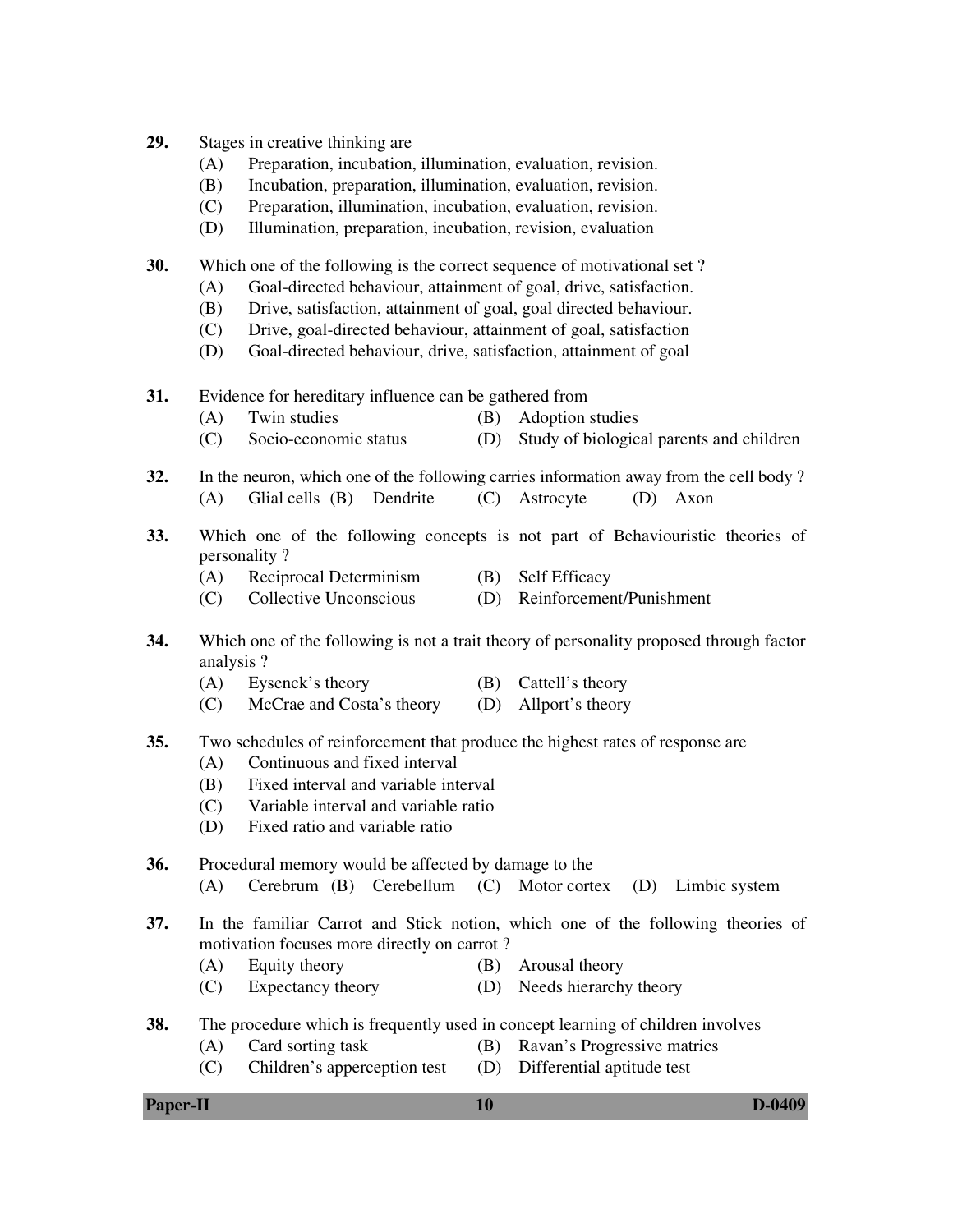- **29.** सर्जनात्मक चिंतन की अवस्थाएँ हैं :
	- $(A)$   $\dot{a}$ वैयारी, उदभवन, प्रकाशन, विकास, पुनरावृत्ति
	- (B) उद्भवन, तैयारी, प्रकाशन, विकास, पुनरावृत्ति
	- (C) तैयारी, प्रकाशन, उद्भवन, विकास, पुनरावृत्ति
	- (D) प्रकाशन, तैयारी, उद्भवन, पुनरावृत्ति, विकास
- 30. ← निम्नलिखित में से अभिप्रेरणात्मक विन्यास का सही क्रम कौन सा है ?
	- $(A)$  व्यिय प्रधान व्यवहार, ध्येय की प्राप्ति, अंतर्नोद, संतृष्टि
	- $(B)$  । अंतर्नोद, संतुष्टि, ध्येय की प्राप्ति, ध्येय प्रधान व्यवहार
	- (C) । अंतर्नोद, ध्येय प्रधान व्यवहार, ध्येय की प्राप्ति, संतुष्टि
	- (D) ब्येय प्रधान व्यवहार, अंतर्नोद, संतुष्टि, ध्येय की प्राप्ति
- **31.** †Ö−Öã¾ÖÓ׿Öú ¯ÖϳÖÖ¾Ö êú ¯ÖÏ´ÖÖ&Ö ¯ÖÏÖ¯ŸÖ ×ú‹ •ÖÖ ÃÖúŸÖê Æïü :
	- $(A)$  ਧੰਸਾਰ ਅੰਘਹਮ (B) ਵਜ਼ਨ ਅੰਘਹਮ
	- $(C)$  सामाजिक-आर्थिक स्थिति (D) जैविक माता-पिता तथा संतानों का अध्ययन
- **32.** ×−Ö´−Ö×»Ö×-ÖŸÖ ´Öë −µÖæ¸üÖê−Ö ´Öë, ¿Ö¸ü߸ü úß úÖê׿ÖúÖ†Öë ÃÖê ×−Ö´−Ö ÃÖæ"Ö−ÖÖ ×´Ö»ÖŸÖß Æîü :
	- $(A)$  गलायल कोशिकाएँ  $(B)$  उँड्राइट
	- (C) ‹Ã™ÒüÖêÃÖÖ‡™ü (D) ‹Œ•ÖÌÖê−Ö (†%ÖŸÖÓŸÖã)
- 33. ∑ इनमें से कौन सी सम्प्रत्यय व्यक्तित्व के व्यावहारिक सिद्धान्तों का भाग नहीं है :
	- $(A)$  पारस्परिक नियतवाद  $(B)$  स्वयं क्षमता
	- (C) सामहिक अचेतनता † ÖD) पनर्बलीकरण / दण्ड
- **34.** ∑नमें से कारकीय विश्लेषण में से कौन सा व्यक्तित्व के लक्षण सिद्धान्त के अन्तर्गत नहीं आता ?
	- (A) †ÖµÖ•Öëú úÖ ×ÃÖ¨üÖ−ŸÖ (B) îú™ü»Ö úÖ ×ÃÖ¨üÖ−ŸÖ
	- $(C)$  नेक्री तथा कॉस्टा का सिद्धान्त  $(D)$  आलपोर्ट का सिद्धान्त
- 35. प्रबलन की दो सारणियाँ जो कि अनुक्रिया की उच्चतम दर देती हैं वे हैं :
	- (A) संतत एवं नियत अंतराल
	- (B) नियत अंतराल तथा परिवर्तनीय अंतराल
	- $(C)$  परिवर्तनीय अंतराल तथा परिवर्तनीय अनुपात
	- (D) नियत अनुपात एवं परिवर्तनीय अनुपात
- **36.** ∑Øिक्रयात्मक स्मृति इनमें से किसके आघात से प्रभावित होती है ?
	- (A) ¯ÖÏ´ÖÛßÖÂú (B) †−Öã´ÖÛßÖÂú
	- (C) ´ÖÖê™ü¸ü úÖò™ÒêüŒÃÖ (D) ×»ÖÛ´²Öú ×ÃÖÙü´Ö (ˆ¯Ö¾Ö»ãú™üßµÖ ŸÖÓ¡Ö)
- 3**7.** ∑ प्रचलित कैरट तथा स्टिक अवधारणा में इनमें से कौन सा अभिप्रेरणा सिद्धान्त कैरट पर प्रत्यक्ष रूप से है ?
	- $(A)$  एक्विटी थ्योरी  $(B)$  अराउज़ल थ्योरी
	- (C) ‹ŒÃÖ¯ÖÓüÃÖß £µÖÖê¸üß (D) −Öß›ËüÃÖ ÆüÖµÖ¸üÖ¸üúß £µÖÖê¸üß
- 38. बच्चों के सीखने की अवधारणा में जो विधि प्राय: प्रयोग में लाई जाती है वह है
	- $(A)$  कार्ड छाँटने का कार्य
	- (B) रावन प्रोग्रेसिव मैट्रिक्स
	- (C) चिल्ड्न अपरसैपशन टैस्ट (बाल संप्रत्यक्षण परीक्षण)
	- (D) हिफरैंशियल एपटिट्यट टैस्ट (विभेदक अभिक्षमता परीक्षण)

**D-0409 11 Paper-II**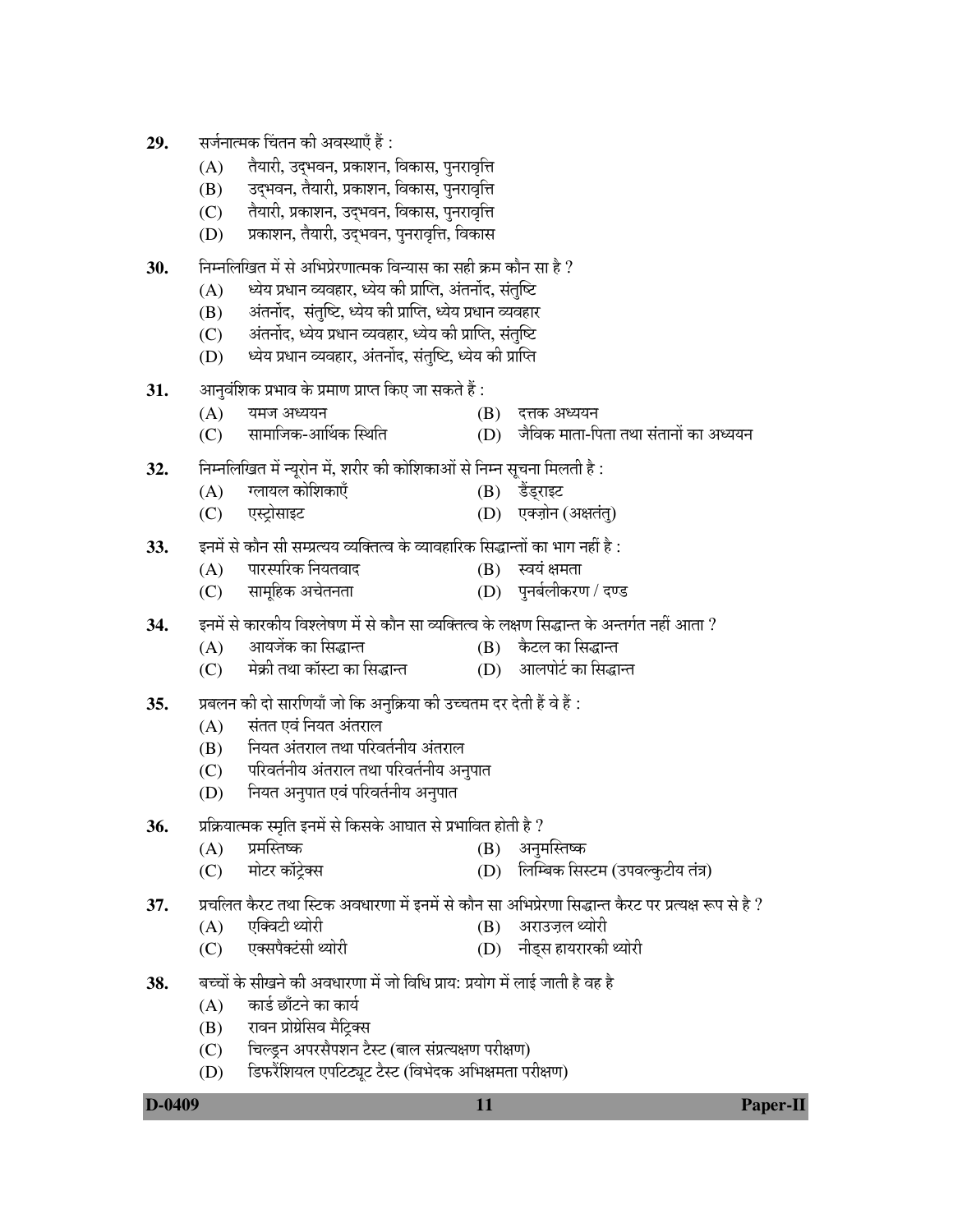- **39.** Which one of the following sub-tests is not part of Wechsler Adult Intelligence Scale ?
	- (A) Information (B) Vocabulary
	- (C) Creativity (D) Digit symbol
- **40.** Match List-I with List-II and select the correct answer using the codes given below the lists.

| List-I            |  |  |  |  |  |
|-------------------|--|--|--|--|--|
| (Brain functions) |  |  |  |  |  |

### **List-II (Brain parts)**

- (p) Controls body balance (1) Pons
- (q) Maintains breathing and heart beat (2) Medulla
- (r) Co-ordinates the muscle movement (3) Reticular formation

(s) Activates the brain to produce arousal (4) Cerebellum

**Codes :** 

 p q r s  $(A)$  1 4 2 3 (B) 2 4 1 3 (C) 3 4 2 1 (D) 4 2 1 3

 Instructions for Qn. Nos. **41** to **45** : There are a pair of statements labelled as Assertion (A) and Reason (R).

Read the pair of statements and answer the questions using the following codes :

- (A) Both (A) and (R) are true and (R) is the correct explanation of (A).
- (B) Both (A) and (R) are true but (R) is not the correct explanation of (A).
- $(C)$  (A) is true but  $(R)$  is false.
- (D) (A) is false  $(R)$  is true.

**41. Assertion (A) :** Fixation is a kind of behavioural disorder.

- **Reason (R)** : Fixation originates from unresolved conflicts during childhood.
- **42. Assertion (A) :** Paired comparison scaling is not suitable for scaling large number of items.
	- **Reason (R)** : With large number of items, the number of possible pairs of items would be very large and experimentally inconvenient.
- **43. Assertion (A) :** The phenomena of perceptual organisation, movement, depth, and perceptual constancies support what we see, but not how to explain.
	- **Reason (R)** : Perceptual ability is innate, we are designed to perceive the way we do.
- **44. Assertion (A) :** Personality disturbances are due to the exposure of children to unhealthy role models.
	- **Reason (R)** : This happens because children's behaviour/personality is shaped through observational learning.
- **45. Assertion (A) :** Edward's Personality Preference Schedule uses the forced-choice format.

**Reason (R) :** Forced-choice format prevents acquiescence response set.

| <b>Paper-II</b> | D-0409 |
|-----------------|--------|
|                 |        |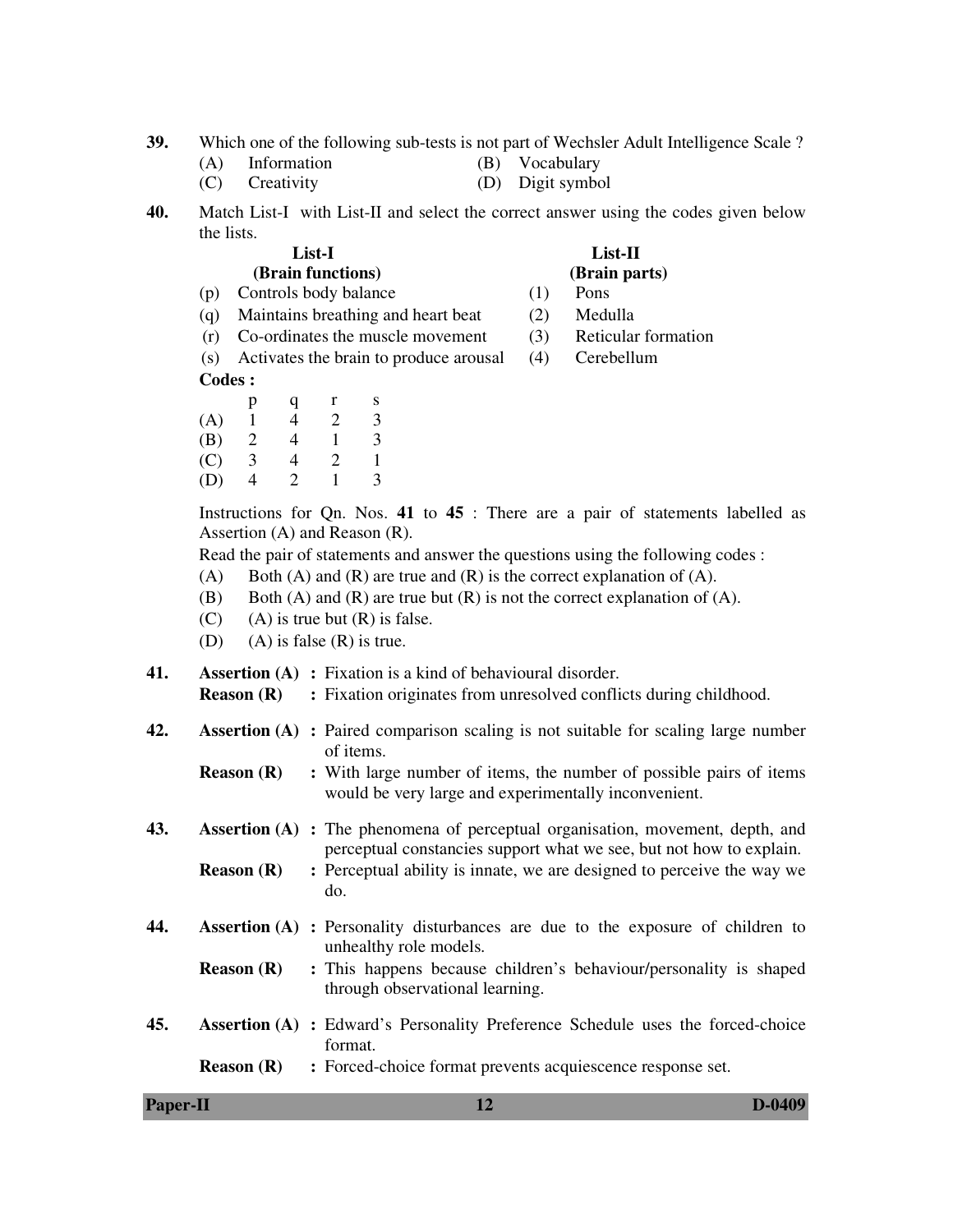निम्नलिखित में से कौन से उप-परीक्षण वैशलर एडल्ट इंटेलीजैन्स स्केल का भाग नहीं हैं ? 39.

- $(B)$  शब्दावली  $(A)$ सूचना
- सर्जनात्मकता (D) डिजिट सिम्बल (अंक प्रतीक)  $(C)$
- 40. सूची-I को सूची-II से मिलाइए तथा सही उत्तर का नीचे दिए गये कोड से चयन कीजिए :

#### सूची-I (मस्तिष्क के प्रकार्य)

- (p) शरीर के संतुलन का नियंत्रण
- (q) साँस तथा हृदय की धड़कन चालु रखना
- (r) माँसपेशियों की गति को सहयोजित करना
- (s) मस्तिष्क को जागृत करने के लिए प्रेरित करना

# कोड :

 $\bf r$  $\mathbf S$  $p$  $\mathbf{q}$ 3  $(A)$  $\overline{4}$ 2 1 (B) 2  $\overline{4}$  $\mathbf{1}$ 3  $\overline{4}$  $\overline{2}$  $\mathbf{1}$ 3  $(C)$  $\overline{2}$  $\overline{4}$  $\mathbf{1}$ 3 (D)

प्रश्न 41 से 45 के लिए निर्देश: प्रत्येक युग्म में दो कथन दिए गए हैं । एक है अभिकथन (A) तथा दूसरा है कारण (R) । कथनों के युग्म को पढिए तथा निम्नलिखित कोड की सहायता से प्रश्नों के उत्तर दीजिए :

- (A) और (R) दोनों सही हैं तथा (R), (A) की सही व्याख्या है ।  $(A)$
- (A) और (R) दोनों सही हैं, परन्तु (R), (A) की सही व्याख्या नहीं है । (B)
- $(C)$  $(A)$  सही है, परन्तु (R) गलत है।
- $(A)$  गलत है,  $(R)$  सही है । (D)
- : स्थिरण (फिक्सेशन) एक प्रकार की व्यावहारिक अव्यवस्था है । 41. अभिकथन  $(A)$ 
	- : स्थिरण बचपन में बिना सुलझे विवादों से उत्पन्न होते हैं । कारण $(R)$
- 42. अभिकथन  $(A)$ : युग्म तुलनात्मक मापनी बहुत से पदों को मापने के लिए उपयुक्त नहीं है ।
	- : बहुत से पद के लिए, पद के संभावित युग्मों की संख्या बहुत अधिक तथा प्रायोगिक दृष्टि कारण $(R)$ से असुविधाजनक हो सकती है।
- : प्रत्यक्षीकरण संगठन, गति, गहनता तथा प्रत्यक्षीकरण समरूपता की यथार्थता जो हम 43. अभिकथन (A) देखते हैं उसको पृष्ट करती हैं न कि जैसे उनकी व्याख्या करते हैं।
	- : प्रत्यक्षीकरण क्षमता सहजात होती है, हमारी रचना उसी के अनुरूप हई जिसका हम कारण $(R)$ प्रत्यक्षण करते हैं ।
- : व्यक्तित्व गड़बड़ियाँ बच्चों के सामने गड़बड़ भूमिका प्रतिरूपों के उदभाषन के कारण 44. अभिकथन  $(A)$ होती हैं ।
	- : यह इसलिए होता है चूँकि बच्चों का व्यवहार-व्यक्तित्व निरीक्षण अधिगम द्वारा निर्मित कारण (R) होता है ।
- : एडवर्ड का पर्सनेलिटी प्रेफरेंस शिड्यूल बाध्य वरण प्रारूप (फोर्सड् चॉइस फॉर्मेट) 45. अभिकथन $(A)$ का प्रयोग करता है।

: बाध्य-वरण-प्रारूप अनुकूल अनुक्रिया विन्यास को रोकती है। कारण $(R)$ 

| D-0409 | $\mathbf{D}_{\alpha}$<br>Paper-11 |
|--------|-----------------------------------|
|        |                                   |

# सूची-II

# (मस्तिष्क के अंग)

- $(1)$ पोन्स
	- मैडला
- $(3)$ रैटिकुलर फॉर्मेशन
- $(2)$
- अनमस्तिष्क (सेरिबेलम)  $(4)$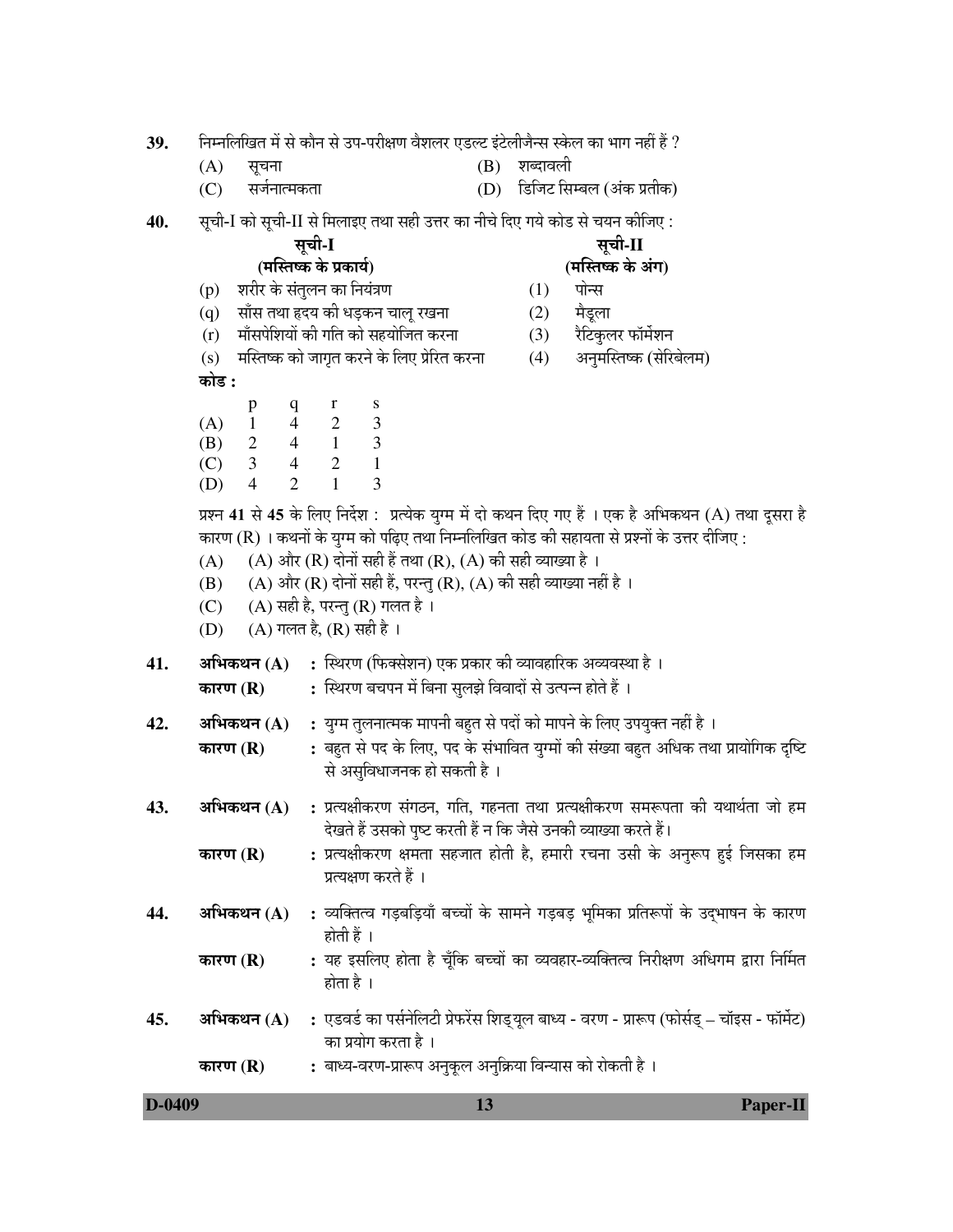Read the following paragraph and answer the five questions **(Q. 46 to Q. 50)** that follow :

 A researcher hypothesized that a given drug would adversely affect the reaction time. Forty subjects were tested for discriminatory reaction time. Each subject was then given a prescribed drug dosage (5 mg/kg body weight) and after appropriate time gap, the subject was retested for discriminatory reaction time. The time-interval between a 'ready signal' and actual presentation of the stimulus was randomly varied from half a second to three seconds. For evaluating the mean difference on the reaction time, the researcher considered various statistical options like the t test, analysis of variance, chi-square test etc. and employed the appropriate technique/s. The mean difference was statistically significant (Mean without drug condition  $= 240$  m.s.,  $SD = 20$ ; and mean with drug condition  $= 210$  m.s.,  $SD = 18$ ). The statistical examination further revealed that the difference between the two standard deviations was insignificant. During the course of research, the researcher suspected that the effect of drug dosage would be different for discriminatory and simple reaction times. For this purpose researcher considered the different experimental designs options such as matched two-group design, factorial design, analysis of covariance design, quasiexperimental design etc. Finally researcher selected the appropriate design to carry out the new investigation.

- **46.** On the basis of above information, what can you conclude about the researcher's hypothesis ?
	- (A) The researcher's hypothesis is rejected.
	- (B) The researcher's hypothesis is partially verified.
	- (C) The researcher's hypothesis is accepted.
	- (D) The data are inadequate to evaluate the researcher's hypothesis.
- **47.** For evaluating the mean differences, which of the following techniques would be appropriate ?
	-
	- 1. t test for independent samples. 2. Repeated measures ANOVA
	- 3. Chi-square test 4. Paired samples t test.
	- $(A)$  4 only  $(B)$  2 and 4 only
	- $(C)$  1, 2 and 3 only  $(D)$  2, 3 and 4 only
- **48.** Which of the following variable/s is/are not controlled variables ?
	- 1. Drug to body weight ratio. 2. Foreperiod
	- 3. Type of reaction 4. Reaction time
	- $(A)$  4 only  $(B)$  1 and 4 only
	- $(C)$  2 and 4 only  $(D)$  1, 2 and 4 only
- **49.** On the basis of above passage, what would you conclude about the variance ?
	- (A) The two conditions have homogeneity of variance.
	- (B) The two conditions have heterogeneity of variance.
	- (C) We cannot conclude about the homogeneity of variance from the above data.
	- (D) It is necessary to apply an additional test to infer about homogeneity of variance.
- **50.** For studying whether the effect of drug would be different for discriminatory and simple reactions, the appropriate design would be
	- (A) Quasi-experimental design (B) Matched two-group design
		-
	- (C) Analysis of covariance design (D) Factorial design

 $\overline{a}$ 

**Paper-II D-0409**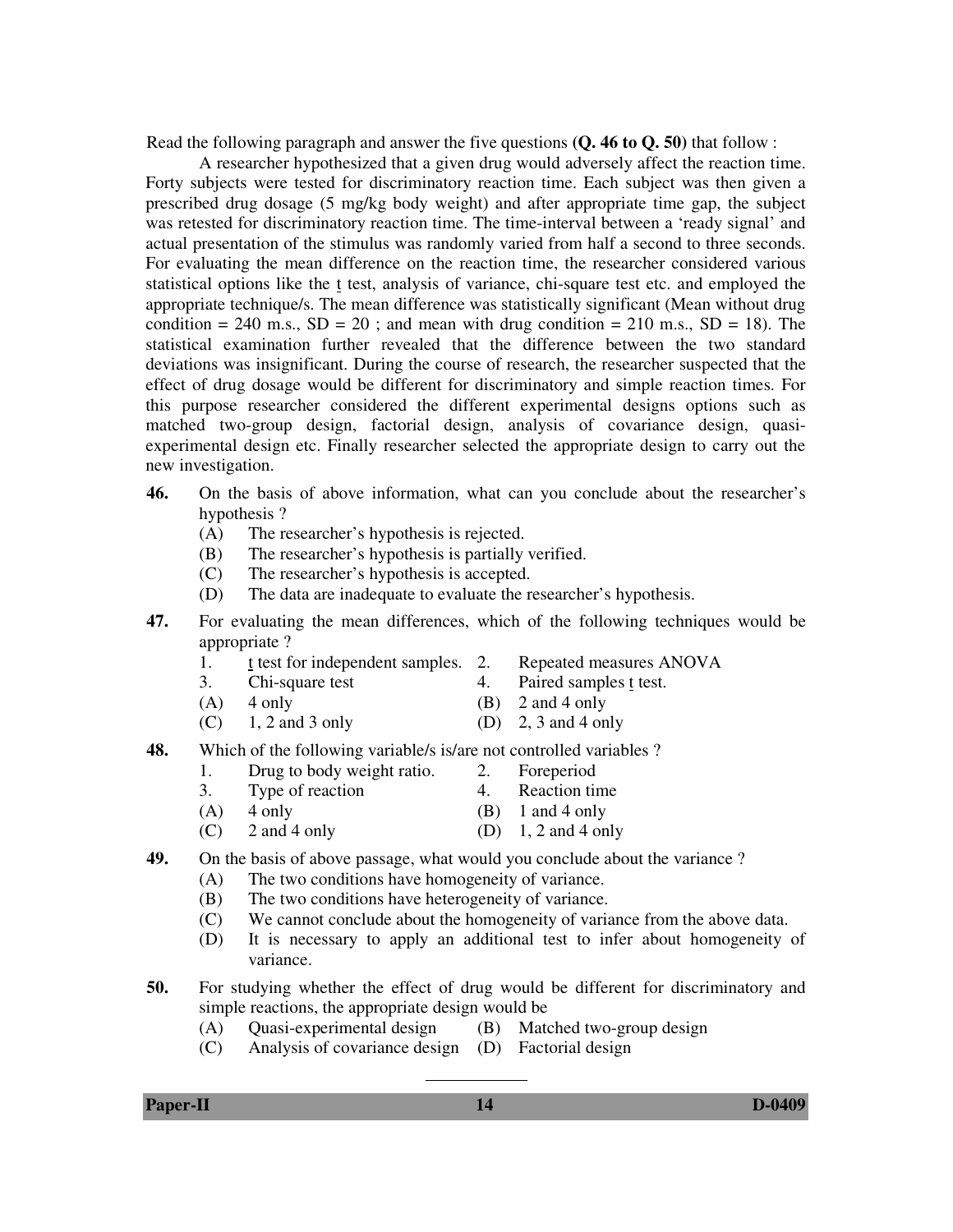निम्नलिखित अवतरण को पढिए तथा पढकर दिए गए **पाँचों** प्रश्नों (प्र. सं. 46 से 50 तक) के उत्तर दीजिए :

शोधकर्ता ने माना है कि कोई भी दवा प्रतिक्रिया काल पर विपरीत प्रभाव डालती है । भेदमलक प्रतिक्रिया काल के लिए 40 व्यक्तियों का परीक्षण किया गया । हर व्यक्ति को तब निर्धारित दवा की मात्रा (5 मि.ग्रा / किलो शरीर का वजन) तथा समचित काल के अन्तराल के बाद, उन व्यक्तियों का भेदमलक प्रतिक्रिया काल का पन: परीक्षण किया गया । 'तैयार संकेत' तथा उददीपन के वास्तविक प्रस्ततीकरण के काल अंतराल आधे सेकंड से तीन संकेड का अन्तर था । प्रतिक्रिया-काल के माध्य अंतर के मुल्यांकन के लिए शोधकर्ता ने विभिन्न सांख्यिकीय विकल्पों जैसे, टी-परीक्षण, प्रसरण विश्लेषण, ची-स्क्वेयर परीक्षण आदि विकल्प पर विचार किया तथा उपयुक्त तकनीकों का प्रयोग किया । माध्य-भेद सांख्यिकीय दृष्टि से महत्त्वपूर्ण था (बिना दवा की स्थिति में माध्य = 240 एम. एस., एस. डी. = 20, दवा की स्थिति में माध्य = 210 एम. एस, एस. डी. = 18) सांख्यिकीय परीक्षणों ने आगे यह भी सिद्ध किया कि दो मानक विचलनों में अन्तर महत्त्वपूर्ण नहीं था । शोध प्रक्रिया के दौरान शोधकर्ता को संदेह हुआ कि दवा की मात्रा का प्रभाव भेदमूलक तथा सरल प्रतिक्रिया काल में भिन्न होगा । इस उद्देश्य के लिए उसने विभिन्न प्रायोगिक डिजाइन के विकल्पों जैसे द्वि-समुह अभिकल्प, कारकीय अभिकल्प, सहप्रसरण अभिकल्प का विश्लेषण, अर्ध-प्रायोगिक अभिकल्प आदि । अन्तत: उसने अपनी नए अन्वेषणों पर आगे काम करने के लिए उपयक्त अभिकल्प का चयन कर लिया ।

- **46.** ⊙उपर्यृक्त दी गई सृचना के आधार पर शोधकर्ता की प्राक्कल्पना के बारे में आप क्या निष्कर्ष निकाल सकते हैं ?
	- $(A)$  शोधकर्ता की प्राक्कल्पना अस्वीकृत हो गई ।
	- $(B)$  शोधकर्ता की प्राक्कल्पना आंशिक रूप से प्रमाणित हई ।
	- (C) सोधकर्ता की प्राक्कल्पना स्वीकृत हो गई ।
	- $(D)$  शोधकर्ता की प्राक्कल्पना का मूल्यांकन करने के लिए आँकड़े अपर्याप्त थे ।
- **47.** माध्य अन्तरों का मुल्यांकन करने के लिए इनमें से कौन सी तकनीक उपयुक्त होगी ?
	- 1. स्वतंत्र नमूनों के लिए टी परीक्षण 2. पुनरावृत्त माप एनोवा
	- 3. ची-स्क्वेयर परीक्षण 4. यग्म नमने टी परीक्षण
	- $(A)$  केवल 4 (B) केवल 2 और 4
		-
	- $(C)$  केवल 1, 2 तथा 3  $(D)$  केवल 2, 3 तथा 4
- **48.** ×−Ö´−Ö×»Ö×-ÖŸÖ "Ö¸ü / "Ö¸üÖë ´Öë ÃÖê ×−ÖµÖÓ×¡ÖŸÖ "Ö¸ü úÖî−Ö ÃÖê −ÖÆüà Æïü ?
	- 1. शरीर के वजन के अनुपात में दवा 2. प्रागअवधि
	- $3.$  प्रतिक्रिया का प्रकार  $\overline{a}$  and  $\overline{a}$  and  $\overline{a}$
	- $(A)$  केवल 4 (B) केवल 1 और 4
	- $(C)$  केवल 2 और 4 (D) केवल 1, 2 और 4
- 49. <sup>∂</sup>उपर्युक्त अवतरण के आधार पर चर के बारे में आप क्या निष्कर्ष निकालेंगे ?
	- $(A)$   $\vec{a}$  दो निर्धारकों में चर की समजातीयता होती है ।
	- $(B)$   $\vec{a}$  दो निर्धारकों में चर की विषमजातीयता होती है ।
	- $(C)$  ँ ऊपर दिए गए आँकड़ों से चर की समजातीयता के बारे में हम निष्कर्ष नहीं निकाल सकते ।
	- (D) "चर की समजातीयता के बारे में निष्कर्ष निकालने के लिए किसी अन्य परीक्षण को लागू करना आवश्यक है ।
- 50. µBE अध्ययन करने के लिए कि विभेदक तथा सरल प्रतिक्रियाओं के लिए दवा का प्रभाव भिन्न होगा, उपयुक्त अभिकल्प होगा $\,$ :
	- $(A)$  । अर्ध-प्रायोगिक अभिकल्प (B) समेल द्वि-समह अभिकल्प

 $\overline{a}$ 

- 
- (C) सहप्रसरण अभिकल्प का विश्लेषण (D) कारकीय अभिकल्प

**D-0409 15 Paper-II**